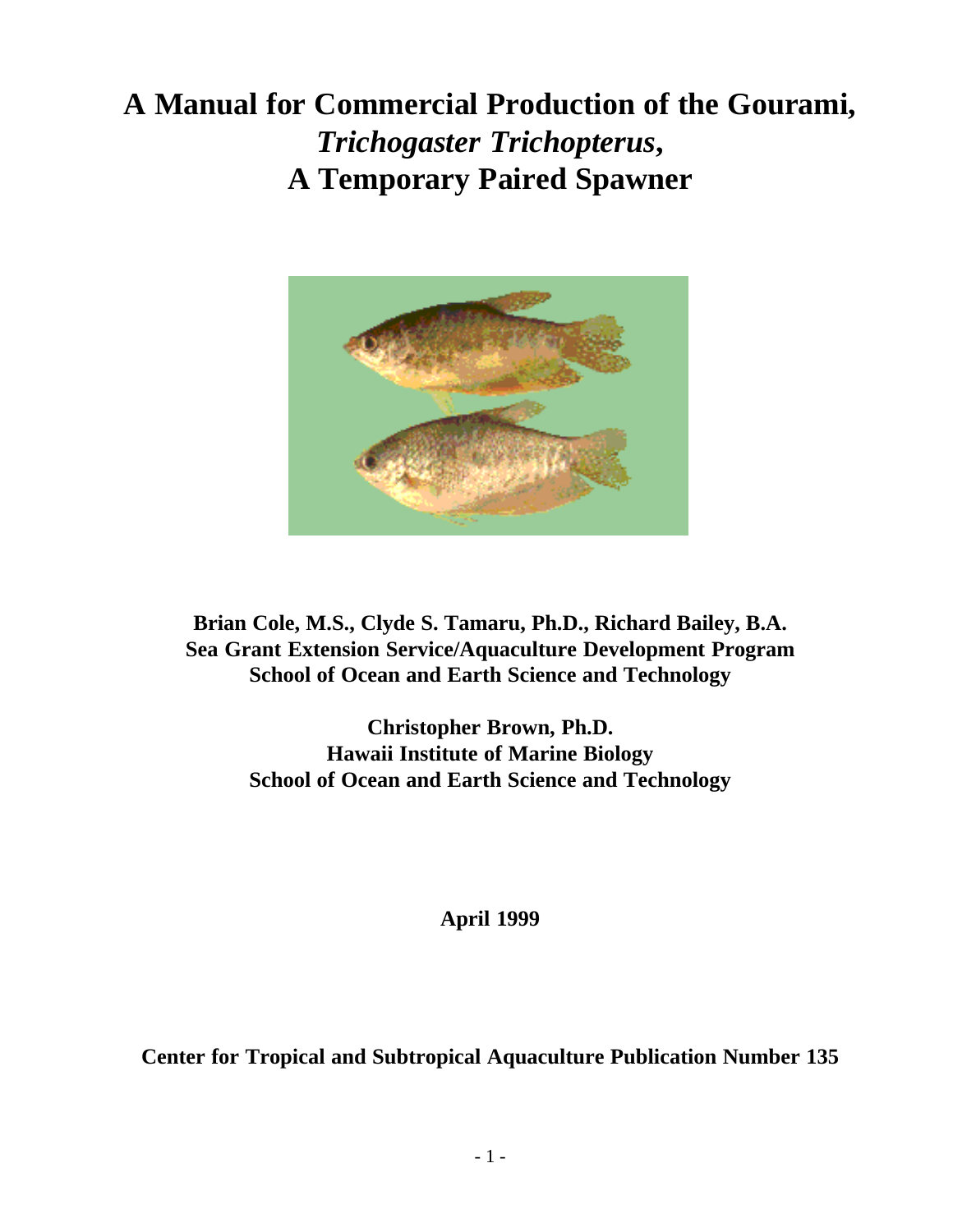## <span id="page-1-0"></span>**Acknowledgements**

The authors extend a sincere thank you to all who contributed to the completion of this manual. The production of this handbook is a combined effort of three institutions:

- 1) the United States Department of Agriculture Center for Tropical and Subtropical Aquaculture (CTSA) through a grant from the U.S. Department of Agriculture Cooperative State Research, Education and Extension Service (USDA grant #96-38500-2743.
- 2) the University of Hawaii Sea Grant Extension Service (SGES) through the National Oceanic and Atmospheric Administration (NOAA), project #AIAS-1 which is sponsored by the University of Hawaii Sea Grant College Program, School of Ocean Science and Technology (SOEST), under Institutional Grant No. NA36RGO507 from NOAA Office of Sea Grant, Department of Commerce, UNIHI-SEAGRANT-TR-98-03.
- 3) the Aquaculture Development Program, Department of Agriculture State of Hawaii, as part of the Aquaculture Extension Project with the University of Hawaii Sea Grant Extension Contract #42991.

The views expressed herein are those of the authors and do not necessarily reflect the views of the funding agencies or their sub-agencies.

| <b>CENTER</b>      |
|--------------------|
| <b>FOR</b>         |
| <b>TROPICAL</b>    |
| AND                |
| <b>SUBTROPICAL</b> |
| <b>AQUACULTURE</b> |



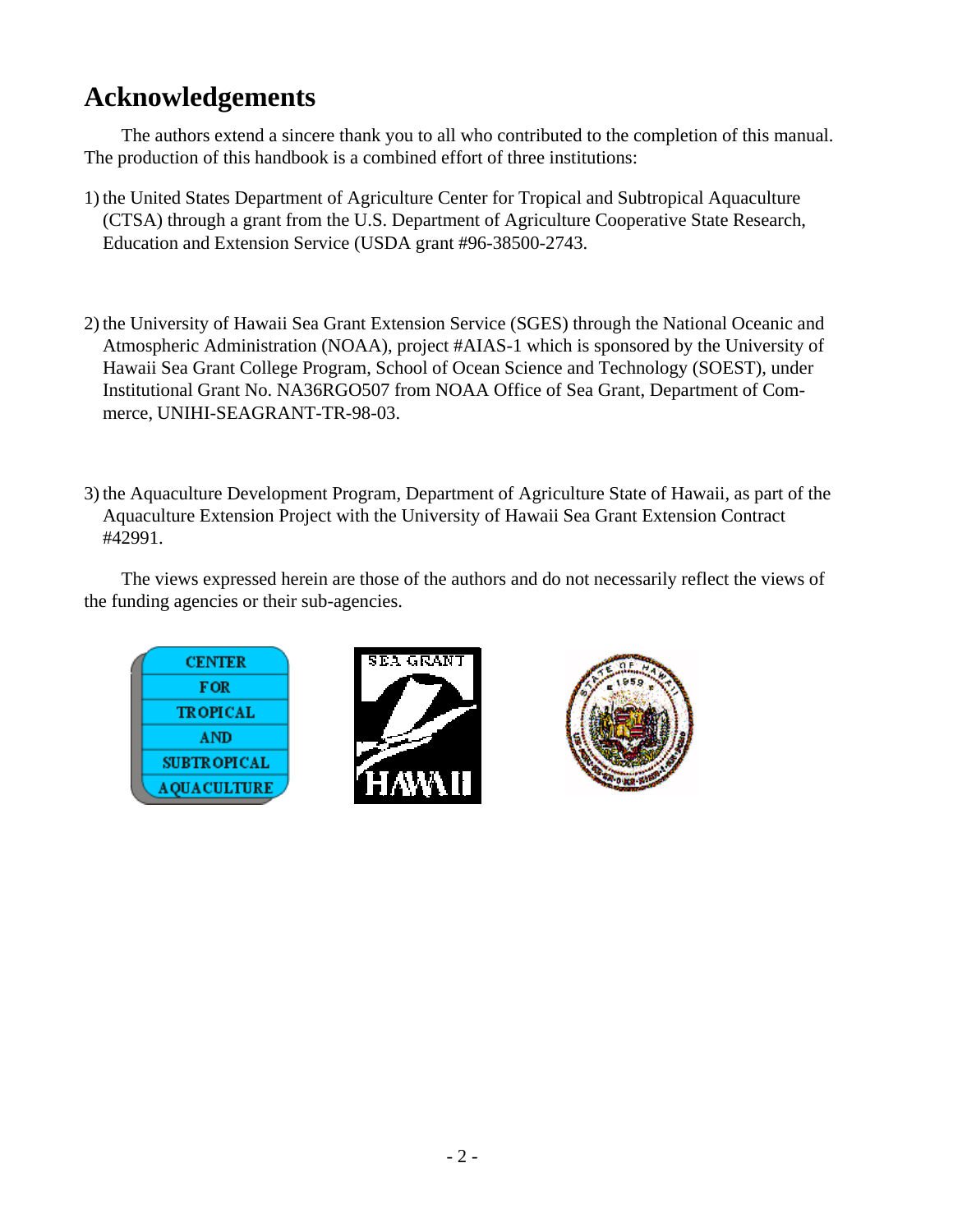# **Table of Contents**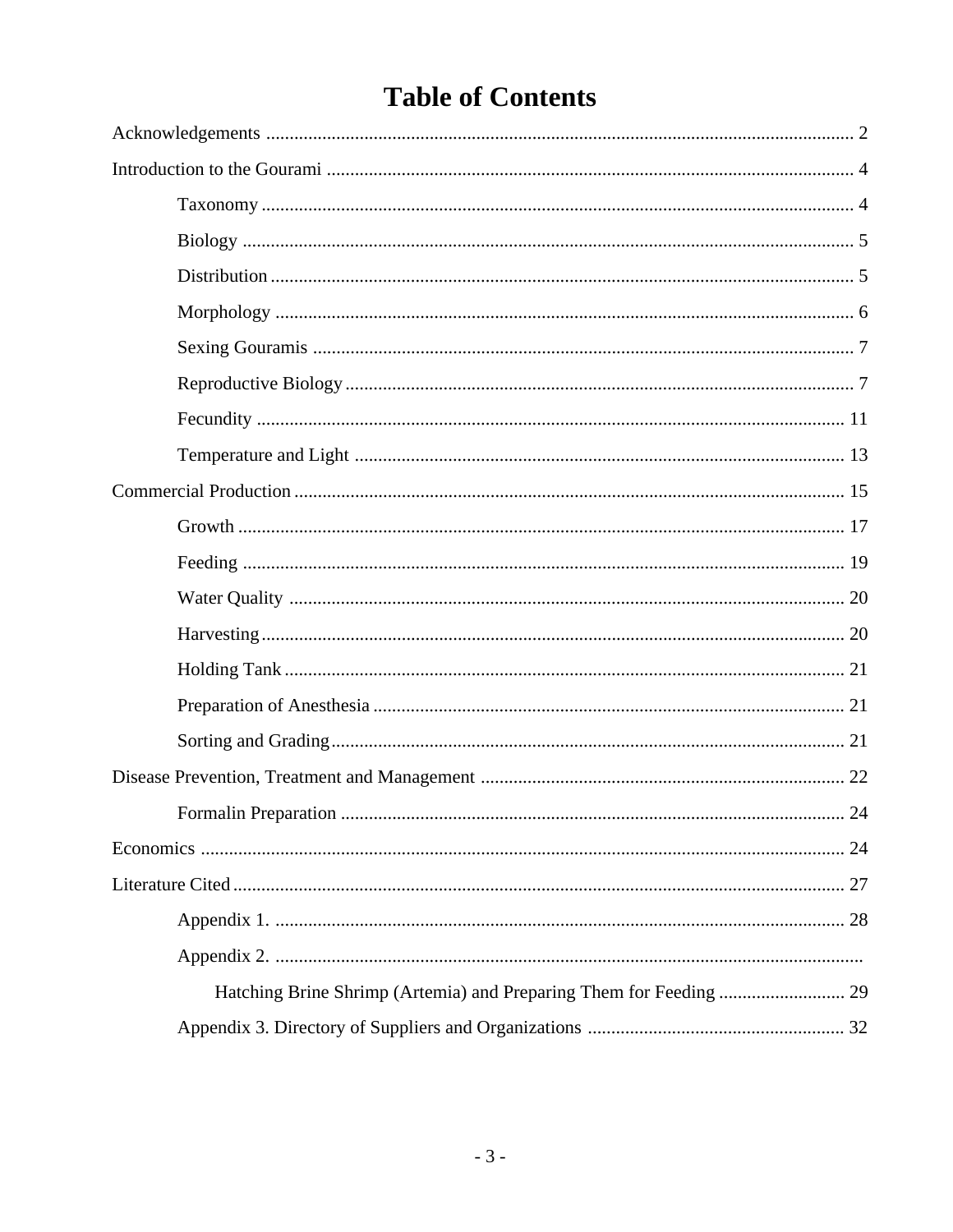## <span id="page-3-0"></span>**Introduction to the Gourami**

All gouramis belong to the suborder *Anabantoidei* and are commonly known as the labyrinth fishes. These fish are characterized primarily by an accessory breathing organ called the labyrinth organ. The labyrinth organ is located next to the gill cavities and is made up of folded membranes mounted on a bony frame. The delicate tissue has a high concentration of blood vessels and functions much like a terrestrial lung. If a labyrinth fish is denied access to the air it will drown because the gills alone will not provide sufficient oxygen to the fish.

There are over one hundred *Anabantoids* that are currently traded in the tropical fish industry. Many are color varieties of the same species within the various genera. This would include about thirty species in the genus *Betta*, about twenty species of *Ctenopoma*, several species in the genus *Colisa, Macropodus, Anabas, Helostomidae, Pseudomodas* and *Sandelia* and the numerous species of *Trichogaster*.

The genus Trichogaster contains many of the more popular gouramis traded in the industry, including the "Pearl gourami", "Moonlight", "Snake skid", "Three spot", "Blue", "Silver", "Gold", "Opaline" and hybrids in the same genus. All of these fish reproduce in a very similar manner and for that reason this manual will concentrate on the Genus Trichogaster. It should be noted that many of the procedures for the reproduction of these fish can be successfully applied to many of the other genera of gouramis.

## **Taxonomy**

There are 16 genera and 50 species of *Trichogaster* distributed over Asia, the Indian subcontinent and Central Africa (Degani et al., 1992 and Alfred, 1962). Like the nomenclature of many other families of fishes, there has been a considerable amount of renaming and \ or reclassification at the level of genera or species. The Gouramis are no exception. *Trichogaster Trichopterus*, the "Three Spot Gourami", was originally known as *Labrus trichopterus*, then in 1801 was renamed Trichogaster Trichopterus which is the present classification (Richter 1988). Other names which might appear in the literature include *Trichopodus Trichopterus, Trichopus trichopterus, Trichopus sepat, Osphromemus siamensis, Osphromenus trichopterus, Trichopus siamensis, Trichopodus maculatus* and *Osphromenus saigonensis*. Most of these changes in nomenclature occurred in the mid 1800's until the current name, *Trichogaster Trichopterus*, was settled upon as the standard classification. Table (1) gives the current taxonomic classification of the *Anabantoids* (from Richter, 1988).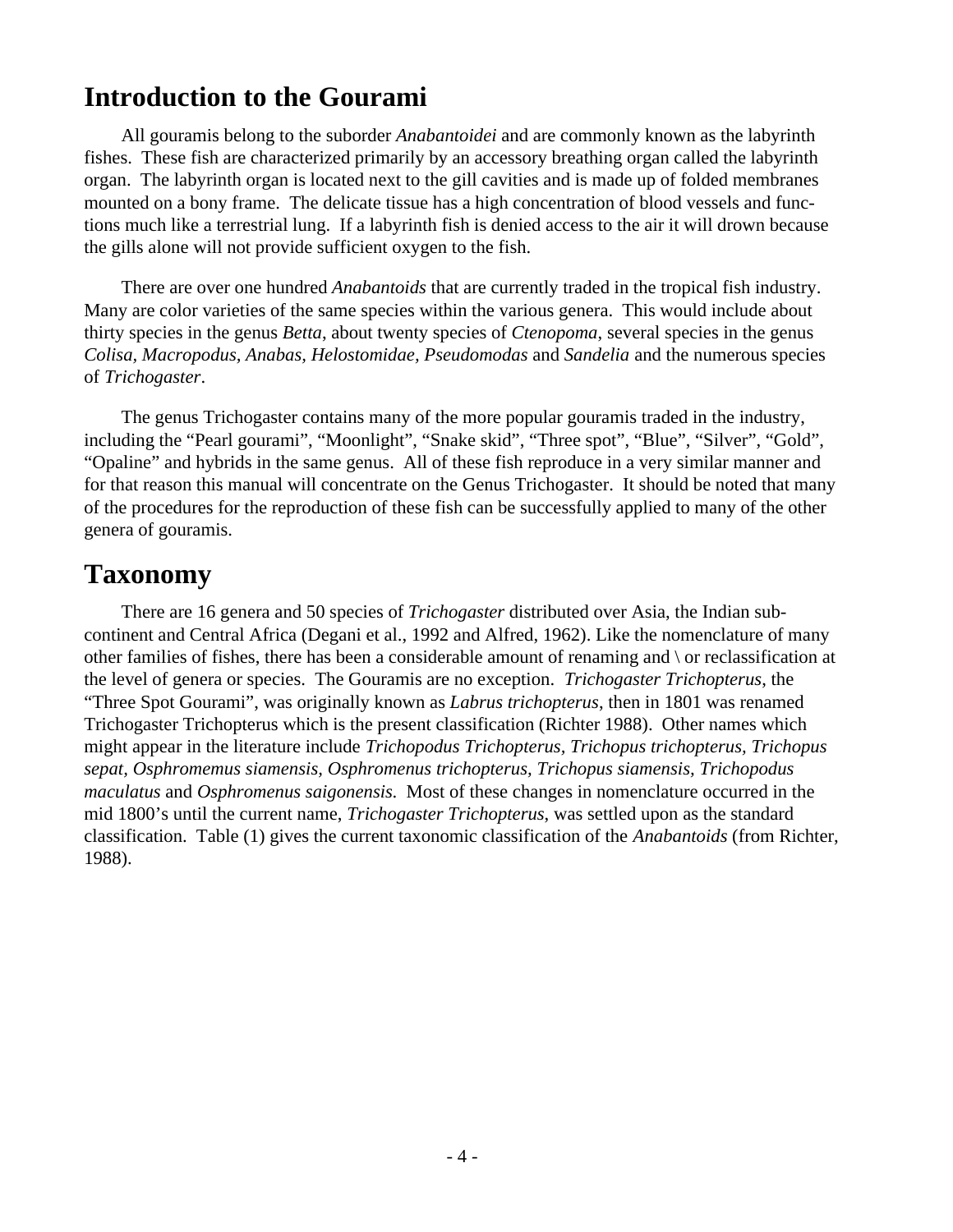| <b>ORDER</b>     | Perciformes                                               |
|------------------|-----------------------------------------------------------|
| <b>SUBORDER</b>  | <i>Belontiidae</i>                                        |
| <b>FAMILY</b>    | <b>Belontia</b>                                           |
| <b>SUBFAMILY</b> | Trichogaster, Colisa                                      |
| <b>GENUS</b>     | Anabantoidei                                              |
| <b>SUBFAMILY</b> | <b>Belontinae</b>                                         |
| <b>GENERA</b>    | Trichogasterinae                                          |
| <b>SUBFAMILY</b> | Ctenopinae                                                |
| <b>GENERA</b>    | Pseudosphromenus, Parosphromenus, Malpulutta, Trichopsis, |
|                  | Ctenops, Betta                                            |
| <b>SUBFAMIL</b>  | <i>Macropodinae</i>                                       |
| <b>GENUS</b>     | <b>Macropodus</b>                                         |
| <b>SUBFAMIL</b>  | Spaerichthyinae                                           |
| <b>GENERA</b>    | Parasphaerichthys, Sphaerichthys                          |
| <b>FAMILY</b>    | Helostomidae                                              |
| <b>GENUS</b>     | Helostoma                                                 |
| <b>FAMILY</b>    | Osphronemidae                                             |
| <b>GENUS</b>     | Osphronemus                                               |
| <b>FAMILY</b>    | Anabantidae                                               |
| <b>GENERA</b>    | Anabas, Sandelia, Ctenopoma, Oshimia                      |
|                  |                                                           |

<span id="page-4-0"></span>**Table 1. Current taxonomic status of the Anabantoids (Modified from Richter 1988.**

## **Biology**

#### **Distribution**

Labyrinth fishes are only found in southern and western Africa and eastern and southeastern Asia. Figure (1) represents the natural range of these fishes. The natural distribution of Labyrinth fishes has a northern boundary in China at latitude 50 degrees. The eastern boundary of natural distribution is in Korea at a longitude of 130 degrees. The southern most ranges are in Sumatra south to the equator with the western limits in India to longitude 70 degrees east. *Trichogaster Trichopterus* occurs naturally in southern Vietnam, the Suda Islands, Thailand and the Malayan Peninsula (Richter 1988).

*Trichogaster Trichopterus* is the most common species of fish in rice-field areas and is sometimes collected for food in certain parts of Asia and Africa (Alfred 1962). Generally the *Trichogaster* spp. inhabit the thickly vegetated areas of rivers, canals, ditches, lakes and swamps to avoid predation from birds and fish.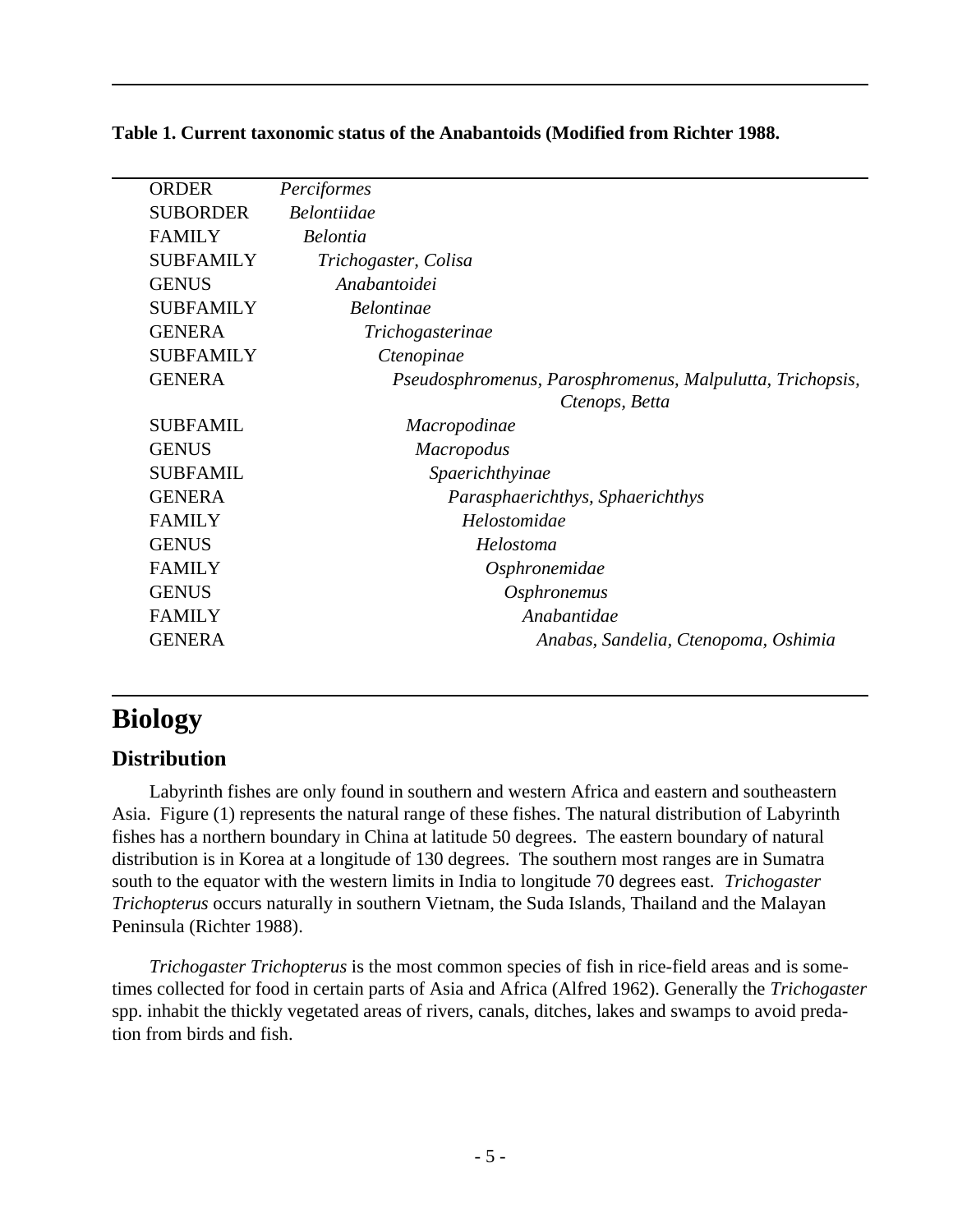<span id="page-5-0"></span>

*Figure 1. Natural distribution Anabantoids*

## **Morphology**

Most of the labyrinth fish have developed very similar types of fins as illustrated in Figure 2. In addition many of the Anabantoids exhibit some form of sexual dimorphism either in the form of color and \ or differences in the finnage. *Trichogaster* spp. are good examples of finnage dimor-



*Figure 2. Typical finnage of* Trichogaster Trichopterus*. A*  $=$  *anal fin; B = caudal fin; C = dorsal fin; E = pectoral fin; F = ventral; G = dorsal spine; H = dorsal rays (branched or soft).*

phism. The males dorsal fin is longer than the females and reaches back to the caudal peduncle. The "Dwarf gourami" exhibit color dimorphism. The males display much brighter color as well a wide range of color combinations while the females of any given strain have only a dull silver color. The *Betta splendens* male exhibit both color and finnage dimorphism. The male has much longer fins than the female and usually has intense body color. The female in contrast has short fins and a very dull color.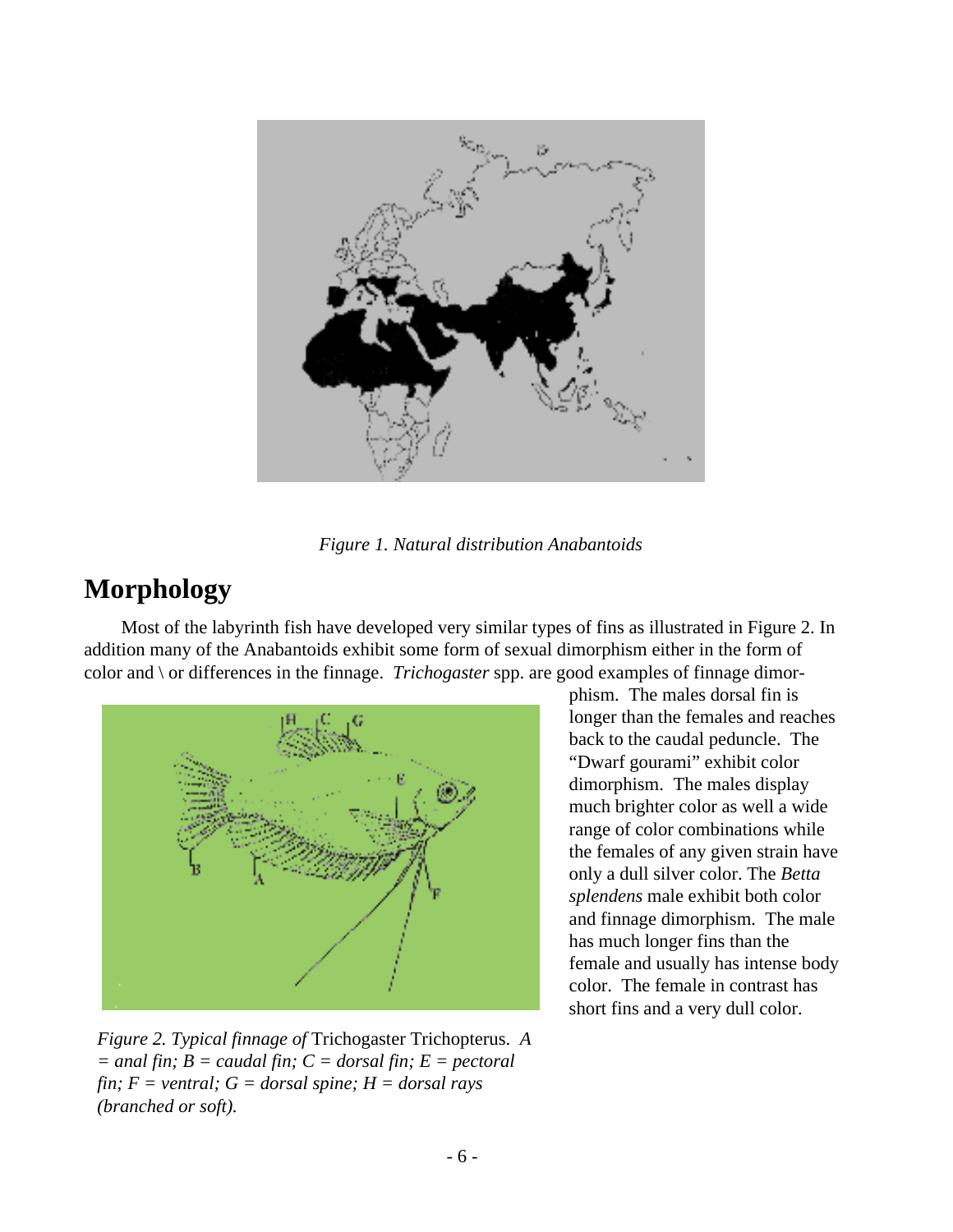### <span id="page-6-0"></span>**Sexing**

Within the genus Trichogaster one of the most reliable methods for sexing the fish from a very young age is inspecting the dorsal fins. Males characteristically have a longer dorsal fin, usually long enough to reach the caudal fin when relaxed or laid down along the back of the fish as shown in figure 3. In the females the dorsal is always shorter, sometimes just long enough to touch the caudal peduncle as shown in figure (3). In addition a mature female will be much rounder in the stomach region and may be smaller than the male.



Figure 3. Picture of male (top) and female (bottom) Trichogaster Trichopterus.

## **Reproductive Biology**

*Trichogaster Trichopterus* will reach a maximum length of 15-20 cm, (6-8 inches), (Axelrod et al. 1993) and will reach sexual maturity at seven cm, (2.8 inches) and 12-14 weeks of age (McKinnon et al. 1987). There are several egg types associated with the Anabantoids that can be broken down into three basic categories as illustrated in table (2 ).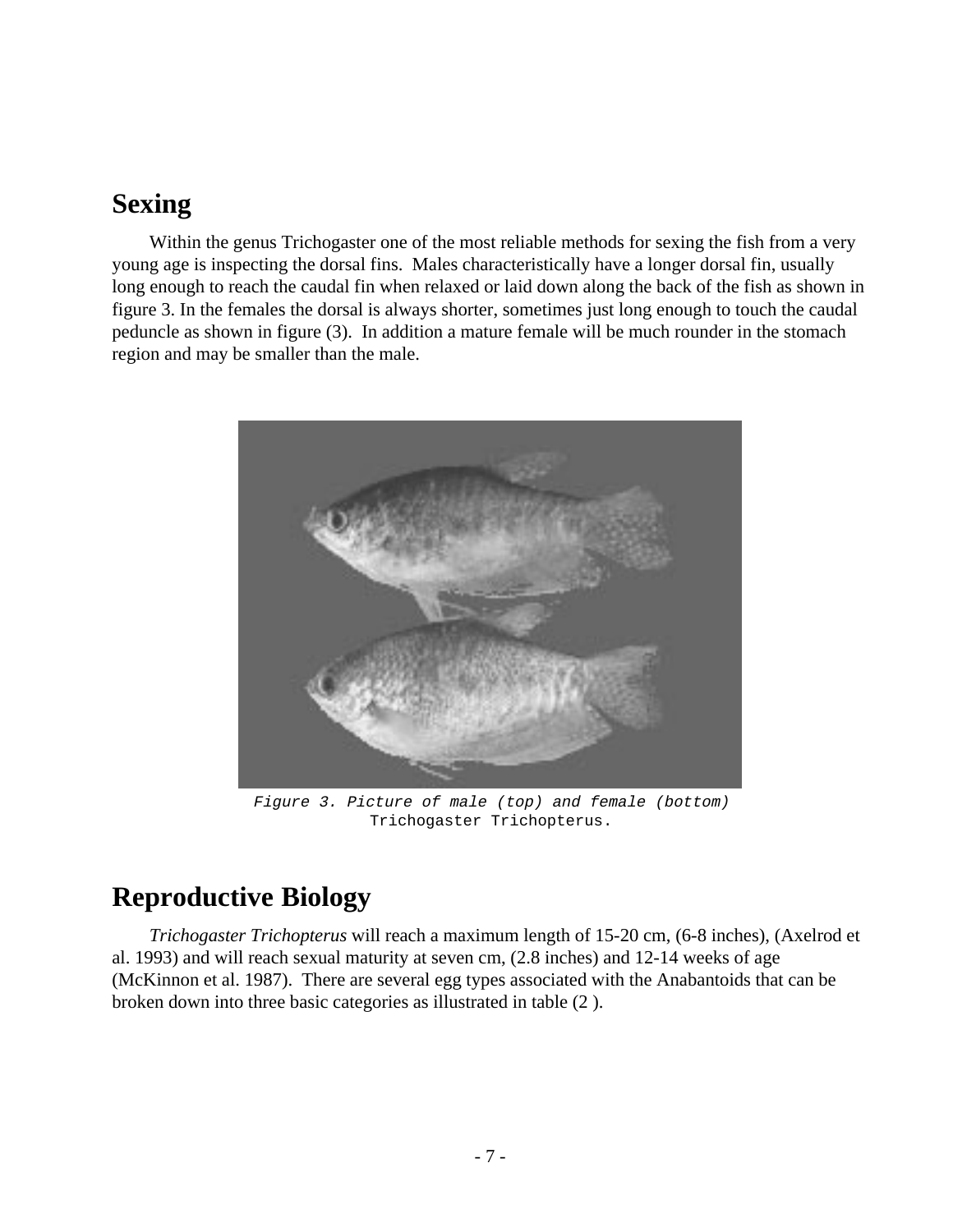**Table (2). Reproductive modes of Anabantoids (modified from Richter 1988).**

| Type of egg produced          | Number of eggs produced |
|-------------------------------|-------------------------|
| <b>Floating egg producers</b> | $800 - 20,000$          |
| <b>Sinking egg producers</b>  | $100 - 300$             |
| Sinking egg mouth brooders    | $40 - 800$              |
|                               |                         |

Foam nest builders create a nest at the surface of the water or under water. The foam nest consists of bubbles with a mucus membrane usually constructed by the male. Surface nests are placed in floating plant matter and subsurface foam nests can be placed on any stable substrate. This includes stone, wood and plant matter. Depending on the species of labyrinth fish, they will use a natural site that is suitable or one of the adults may construct a suitable site for the foam nest. Freespawning species will not construct a nest of any kind. They simply spawn and the eggs either float or sink and no parental care is given. Mouth brooding species also do not create a nest of any kind. When spawning occurs the male will catch the eggs in the anal fin and the female then picks them out and places them in the male's mouth for incubation. Species that do not catch the eggs will allow them sink to the bottom, and the male then collects them after spawning has ceased. Floating eggs contain oil and are lighter than water. After spawning the buoyant eggs rise to the surface. The yolk sacks of the hatched larvae contain oil so the larvae also float to the surface. Floating eggs are generally the smallest and the larvae have relatively small yolk sacks. The larvae receive little parental care and require suitable feeds early in the larval life cycle. Labyrinth fish with floating eggs are free spawners or foam nest builders. Sinking eggs do not contain oil and are heavier than water and sink after spawning. Sinking eggs are generally larger and the larvae have larger egg sacks. The larvae do not require suitable feeds as early in the larval stage as the floating eggs, but are able to utilize larger feed items once they begin to feed. Labyrinth fish with sinking eggs are either foam nest builders or mouth breeders (Scheurmann 1989). Table (3) lists some common species and their spawning method.

Oogenesis of *Trichogaster Trichopterus* has been described as: 1. Chromatin nucleolar stage, 2. Perinucular stage, 3. Chromatin nuclear stage, 4. Vitellogensis (VTL), 5. Germinal vesicular breakdown (GVBD), and 6. Ripe egg stage (Degani 1992). During the reproductive cycle the first four stages are found in the ovary in varying proportions. Females with a low percentage of VTL in their oocytes are not ready to reproduce. The male stimulates the female with high VTL by nest-building and other courtship behavior and GVBD in the oocytes follows. The water in which the male builds the nest contains steroid glucuronides which affect a female high in VTL, promoting maturation (Degani 1992).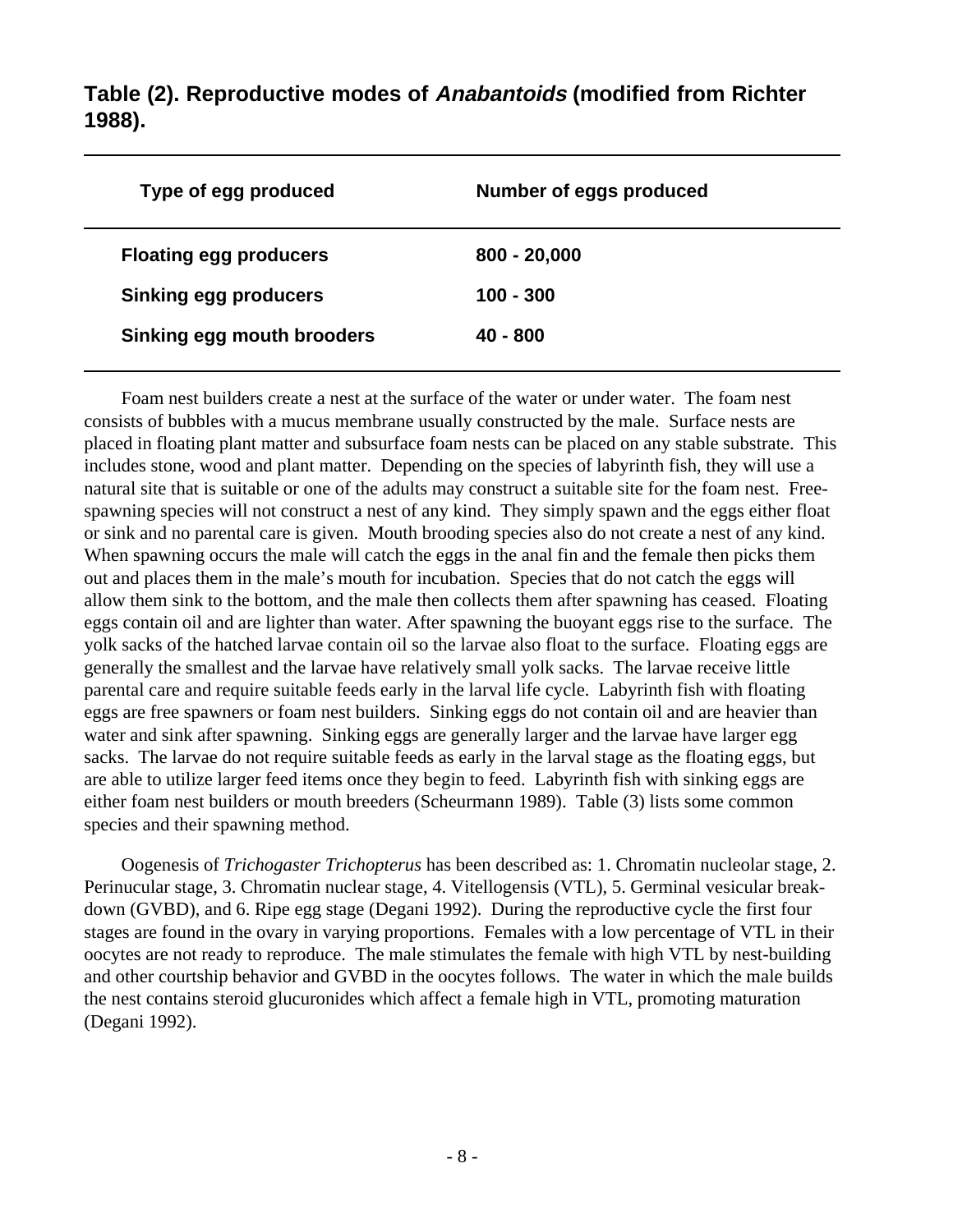| <b>Nest Type</b> | <b>Egg Type</b> | <b>Species</b>            | <b>Common Name</b>         |
|------------------|-----------------|---------------------------|----------------------------|
| Foam             | Floating        | Colisa sota               | Honey Gourami              |
|                  |                 | Colisa fasciata           | Little Giant Gourami       |
|                  |                 | Colisa labiosa            | Thick-Lipped Gourami       |
|                  |                 | Colisa lalia              | Dwarf Gourami              |
|                  |                 | Macropodus chinensis      | Round-tailed Paradise fish |
|                  |                 | Macropodus concolor       | <b>Black Paradise Fish</b> |
|                  |                 | Macropodus opercularis    | Paradise Fish              |
|                  |                 | Trichogaster leeri        | Pearl Gourami              |
|                  |                 | Trichogaster microlepis   | Moonlight Gourami          |
|                  |                 | Trichogaster trichopterus | <b>Blue Gourami</b>        |
|                  |                 | Ctenopoma ansorgii        | Ornate Ctenopoma           |
|                  |                 | Ctenopoma nanum           | Dwarf Ctenopoma            |
| Foam             | Sinking         | Betta imbellis            | Peaceful Betta             |
|                  |                 | Betta splendens           | Siamese Fighting Fish      |
| Mouthbrood       | Sinking         | Betta picta               | <b>Painted Betta</b>       |
|                  |                 | Betta pugnax              | Mouth brooding Betta       |
|                  |                 | Betta taeniata            | <b>Banded Betta</b>        |
| Free spawn       | Floating        | Helostoma temmincki       | Kissing Gourami            |
|                  |                 | Ctenopoma kingsleyae      | Kingsley's Ctenopoma       |
|                  |                 | Ctenopoma maculatum       | Single-Spot Ctenopoma      |
|                  |                 | Ctenopoma muriei          | Nile Ctenopoma             |
|                  |                 | Ctenopoma oxyrhynchus     | Mottled Ctenopoma          |

#### **Table 3. Examples of some labyrinth fish and spawning behavior**

Modified from Shurmann, 1989

In addition there are also behavioral traits that can be applied to the type of husbandry that different types of Anabantoids exhibit. These differences are a function of the evolutionary development of the different Genera. Table (4) shows the five reproductive behavioral patterns common to different Genera. Trichogaster Trichopterus falls into the first category of parental care shown in table  $(4)$ .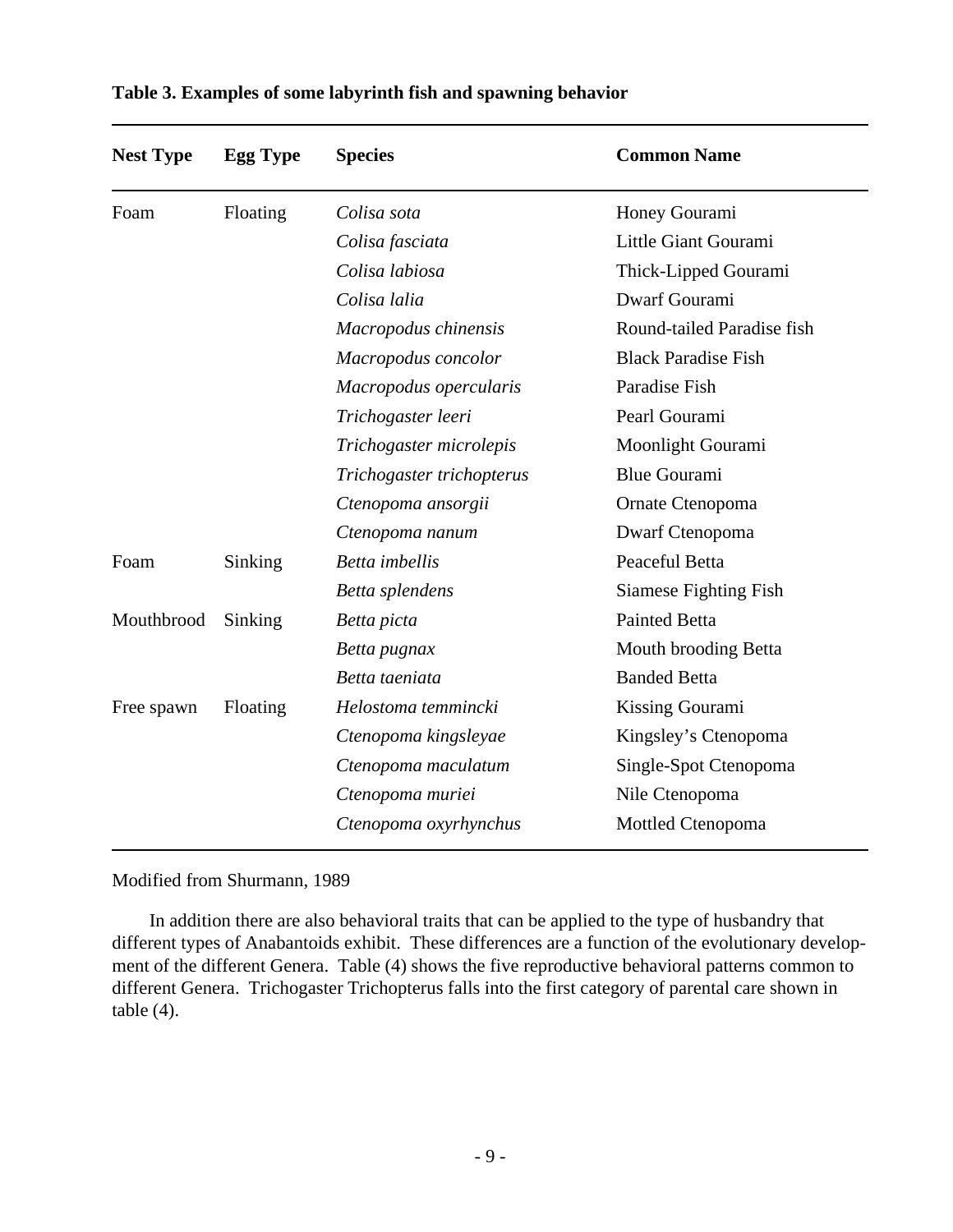| Type of parental care                                                            | Genus exhibiting behavior                                                     |
|----------------------------------------------------------------------------------|-------------------------------------------------------------------------------|
| Father family with<br>large number of<br>floating eggs                           | Trichogasterinae, Anabantinae-nest building<br>type, Ctenopoma, Osphronemidae |
| Father family with<br>small number of<br>sinking eggs                            | Ctenopinae except mouth brooding Betta                                        |
| Father family with some<br>help from mother and<br>large number of floating eggs | Macropodinae                                                                  |
| Mother family with<br>small number of sinking eggs;<br>mouth brooding            | Sphaerichthyinae                                                              |
| No family protection with<br>large number of floating eggs                       | Helostomidae, Anabantinae, Anabas                                             |

#### **Table (4). Five categories of parental care exhibited by Anabantoids (modified from Richter 1988).**

Most of the floating egg spawners are very popular production items on commercial farms since they are generally easy to spawn, produce large numbers of eggs, and the fry are relativity easy to rear. Some of the smaller species such as the Dwarf Gourami need very little room to spawn and can be done in one gallon containers. Most of the Gouramis that fall into this category bring a lower price (\$0.20 - 0.40 each farm gate) but are marketed in large quantities. The exception to this in the floating egg producer category is the "Paradise Fishes". They produce low numbers of eggs and are more difficult to culture. They are not currently popular in the industry but may bring \$1.00 - \$2.00 each.

The sinking egg producers are primarily comprised of the Bettas. They have been popular with hobbyist since their first introduction to the hobby. *Betta splendens* ranked fourth in both the number of fish imported and value for October 1992 (Chapman et al. 1994). The Bettas are labor intensive to produce in large numbers on farms. The males are highly aggressive to other males and females as well, and must be kept individually in containers. These behavioral factors along with the relatively low fecundity of the females makes this fish a poor candidate for mass production. Most are either imported, bred on small speciality farms or produced by the hobbyist.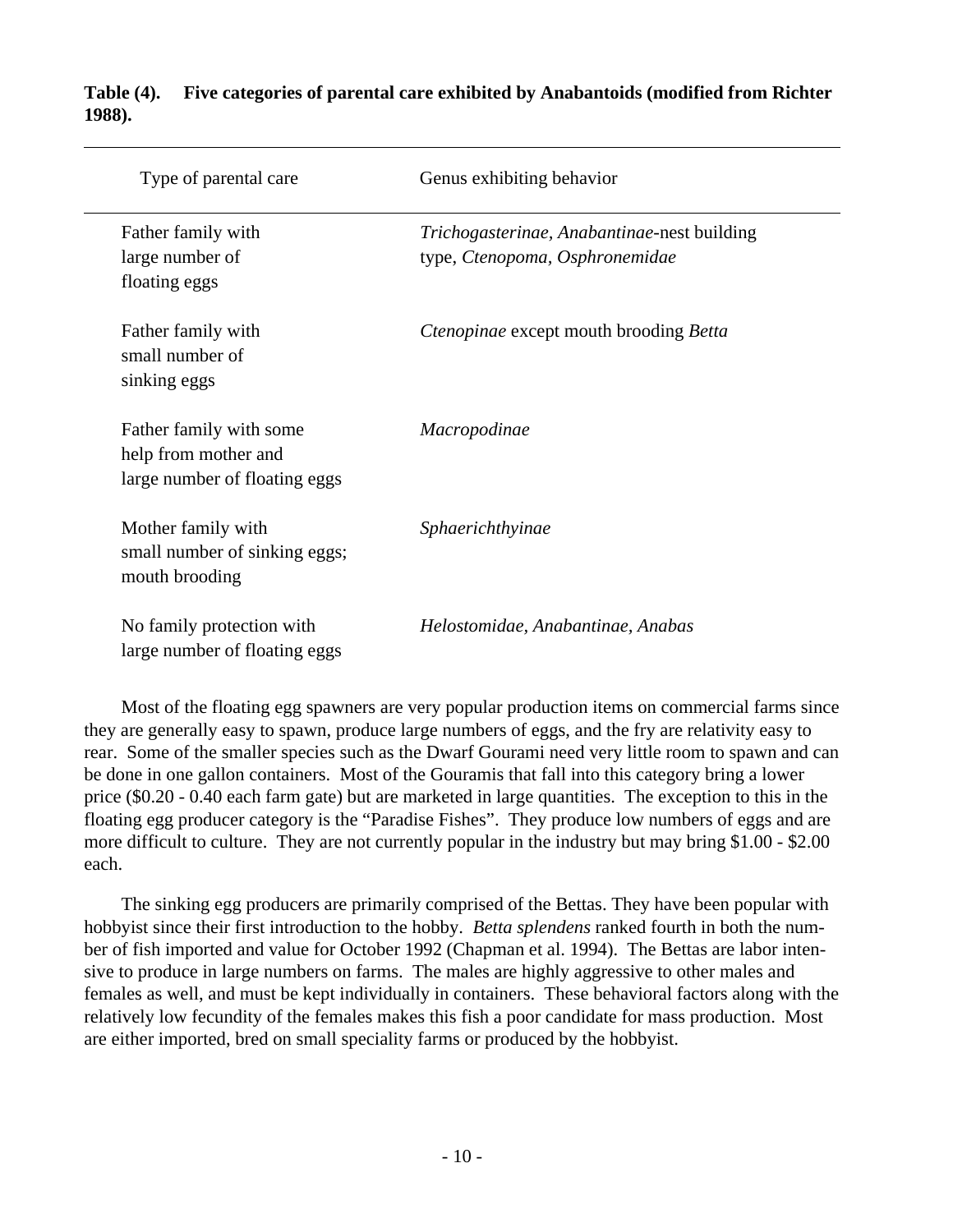<span id="page-10-0"></span>The *Ctenopoma* sp. although easy to produce, are not highly popular in the industry due to their generally dull coloration. These fish are generally sold in small numbers as collectors items.

There are also several mutations, hybrids and varieties produced in the industry. Mutations are inherited traits, not the result of interspecific crossings. And in fact some of the most popular Gouramis are mutations. The ones known to date are the *Macropodus opercularis* - albino form, *Anabas testudineus* - xanthorous form (an excess of yellow pigmentation), *Helostoma temmincki* xanthorous form, *Trichogaster Trichopterus* - golden and silver forms, *Betta splendens* xanthorous and black forms (Richter 1988).

Varieties are fish produced by selecting the parent fish for desirable characteristics and improving upon them over a period of generations. Dwarf gouramis are a good example of varieties bred for various color intensity and patterns. Hybrids are produced by crossing different species of fish. A hybrid will take on a mix of traits of both parents, or exhibit traits from the dominate parent. Many times hybrids will produce sterile offspring, so a particular hybrid may have to be bred from genetically pure parents each time. The best example of hybrids in the labyrinth fishes is the *Betta* sp. Various hybrids have produced the wide array of color and fin types that you see in pet stores.

## **Fecundity**

Reports of fecundity in *Trichogaster Trichopterus* range from 300 - 400, up to 1000 (Pethiyagoda 1991), and others up to 4000 (Richter 1988). Larval production at the Windward Community College aquaculture site averaged 1000 per spawn. Commercial breeders use a low average, usually about 500, to determine the number of breeders required for larval production to stock a tank or pond. Like many other fish there is a correlation between the body weight of the parents and larvae produced as shown in figure (6). Degani 1989 states, "No correlation was found between the body weight of the fish and the size of the nest. A relationship was found between the body weight of the parents and the number of larvae. There was also a correlation between the size of the nest and the number of larvae with more larvae produced in the larger nest figure (7)." This statement suggest that small nest produced by an inexperienced male or a male not yet in spawning condition will affect the number of eggs that the female will deposit. Studies by McKinnon and Liley 1987, Pollak et al. 1978 and Lee and Ingersoll, 1979, also suggest that there is a sexual pheromone produced by the females that plays an portant role in reproduction. Males discriminated between ripe females and non ripe females, as well as non ripe females and plain water ( McKinnon and LiIey 1986). Pollack et al. 1978, carried out experiments in which the males nares, the site of chemoreception located in the end of the ventral fins in *Trichogaster* sp., were cauterized or amputated. Males with there nares cauterized seldom build nests or spawn successfully (Pollak et al. 1978).

Many tropical fish books describe recently mated females as "spent" or "Spawned out".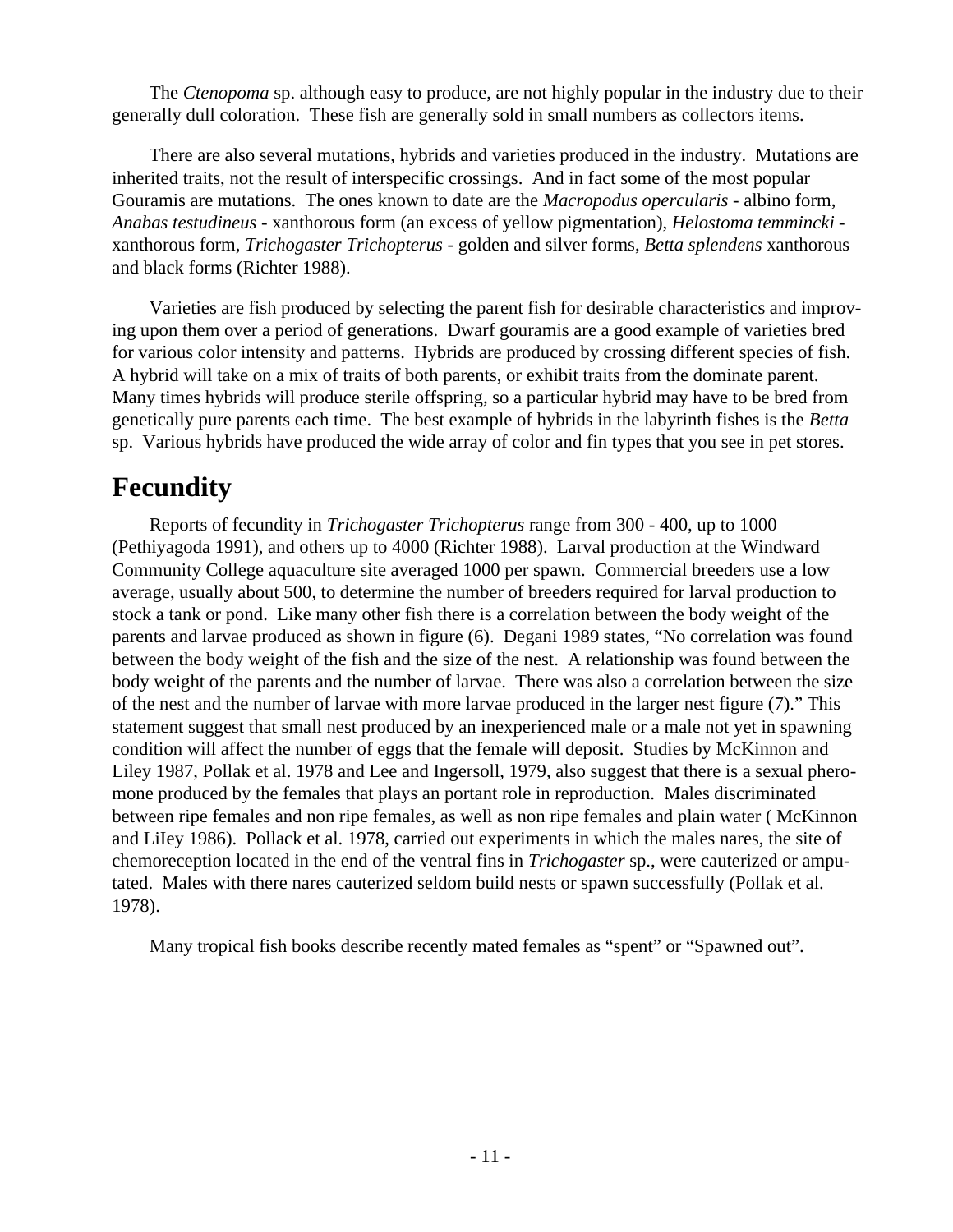

*Figure 4. - Weight of females and number of larvae produced (modified from Degani 1989).*

There are many reports in the literature of females spawning several times during a season in the wild (Pollak et al. 1978). However experiments by Pollak et al. 1981 and personal experience suggests that multiple matings can take place. Egg production in *Trichogaster Trichopterus* is prodigious and probably does not severely limit the frequency of mating. Both males and females are clearly capable of mating with as little as 24 hours separating successive spawning (Pollak et al. 1981). Commercial farms will condition and spawn gouramis every two to six weeks depending upon the species. Females have been observed spawning twice in a 24 to 78 hour period (Pollak et al. 1981). In addition females have also been observed releasing large numbers of unfertilized eggs. Rather than representing a conditioned of heightened spawning readiness, spontaneous egg release is more likely a method of rapidly eliminating over ripened eggs from the ovaries (Pollak et al. 1978). This can be associated with large numbers of oil droplets on the waters surface.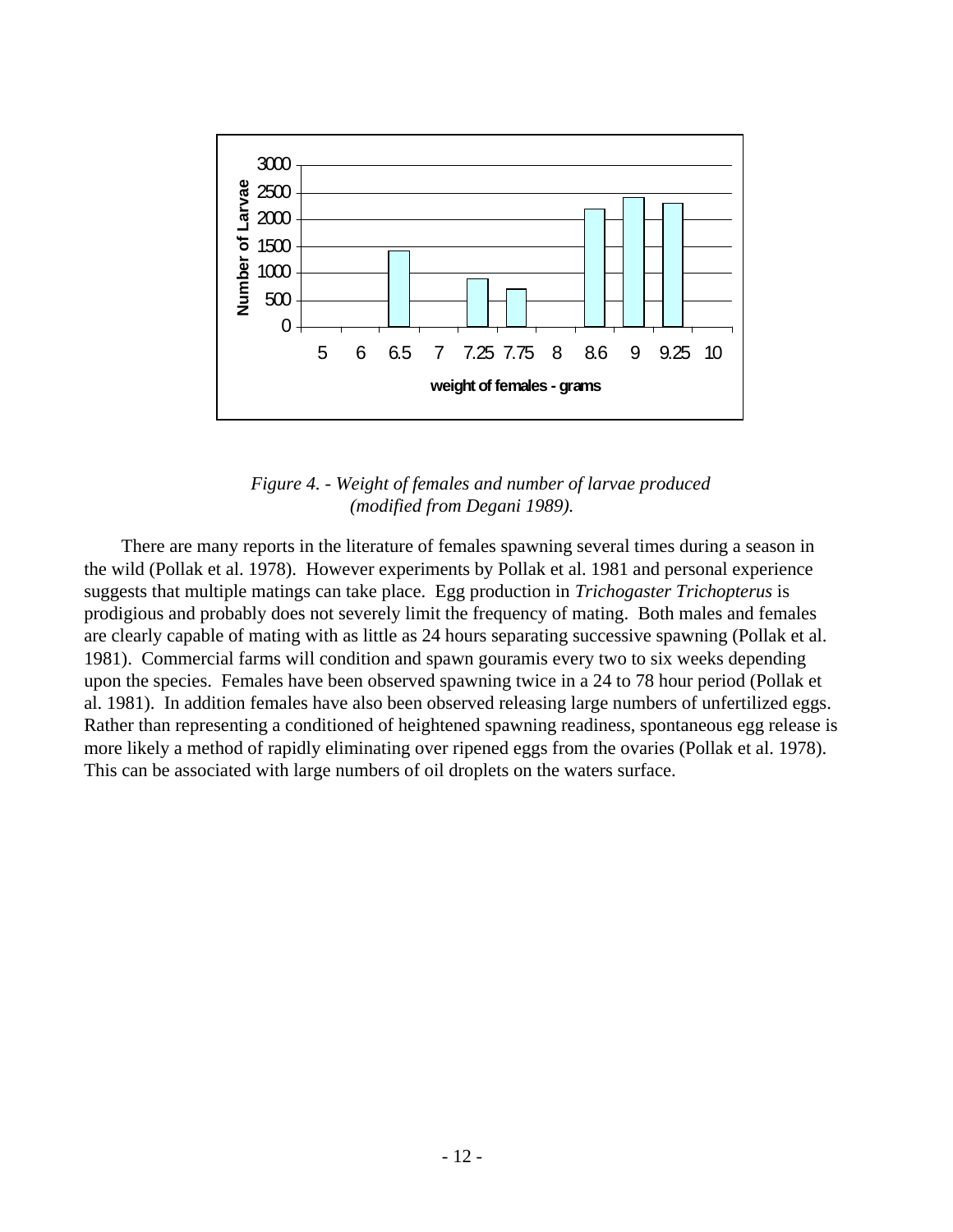<span id="page-12-0"></span>

*Figure 5. Relationship of nest diameter to the number of larvae produced, Number of larvae = 412.5 + (55.0 x length of nest - cm). N=9 R2=0.615 p<0.05. Points on the graph are actual numbers, dotted lines represent 95% confidence intervals.*

### **Temperature and Light**

In tropical regions the two main reproductive cues are temperature and day length with little seasonal variation. Figure 6 shows the maximum and minimum water temperatures at Windward Community College over a 3-year period. Nest building occurs and eggs are laid in a temperature range of 23-29°C (73-84°F), however no optimal temperature was found within that range (Degani 1989). This is also the optimum temperature range for conditioning of the broodstock. No conditioning or spawning will take place at a temperature of  $20^{\circ}C$  (68°F) and temperatures of 18°C (64°F) or less can be lethal. Degani states that reduction of light by dense plant population had a positive effect on nest building. In light conditions the females generally laid there eggs by the second day after being placed in the spawning container after which the number of nests built declined. In dark conditions spawning began more slowly and the decrease in spawning was slower. More spawns in total were achieved in conditions of darkness verses light as shown in figure 7 (Degani 1989).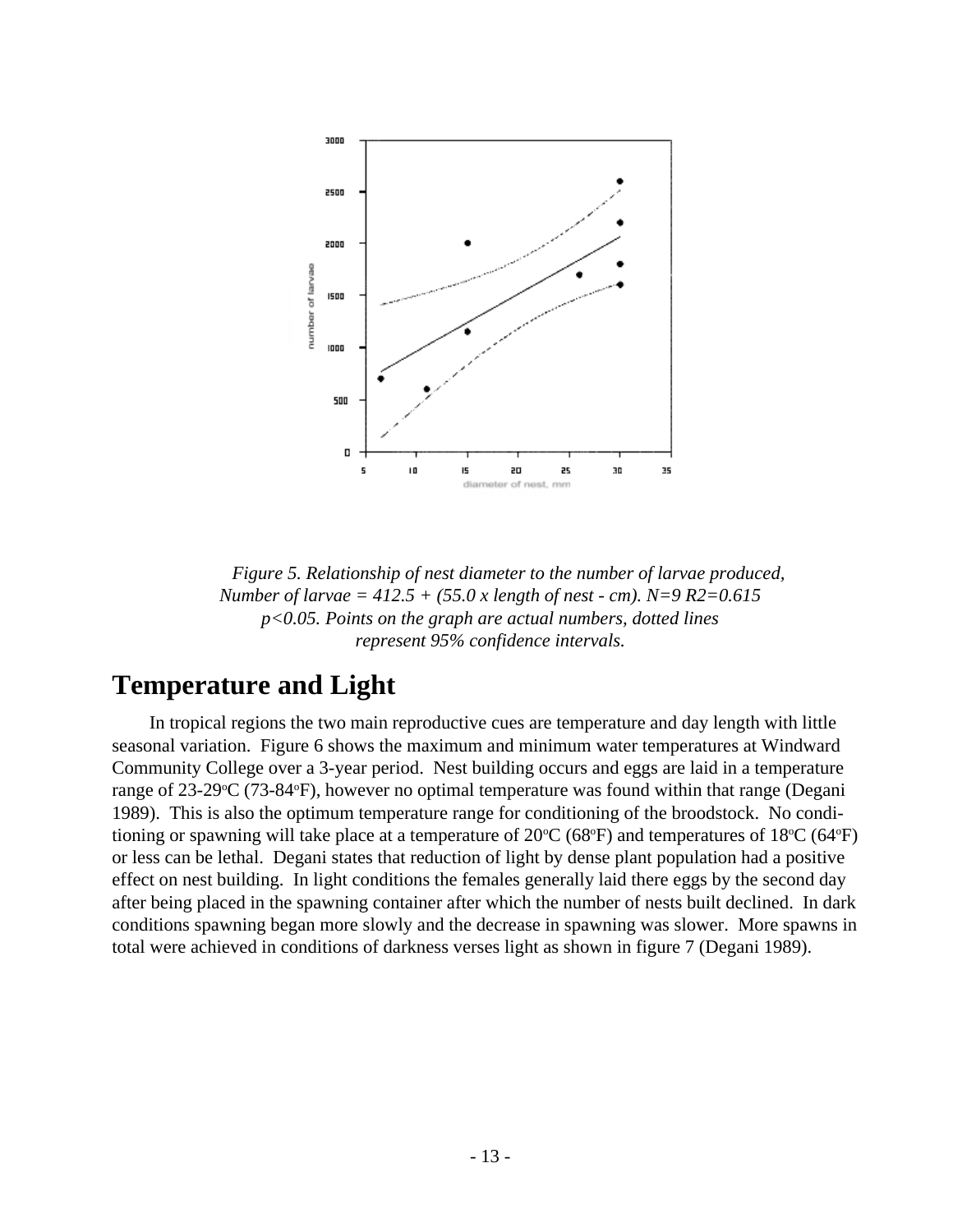

*Figure 6. Maximum and minimum water temperatures at the Windward Community College aquaculture site.*



*Figure 7. Light intensity and spawning in* Trichogaster trichopterus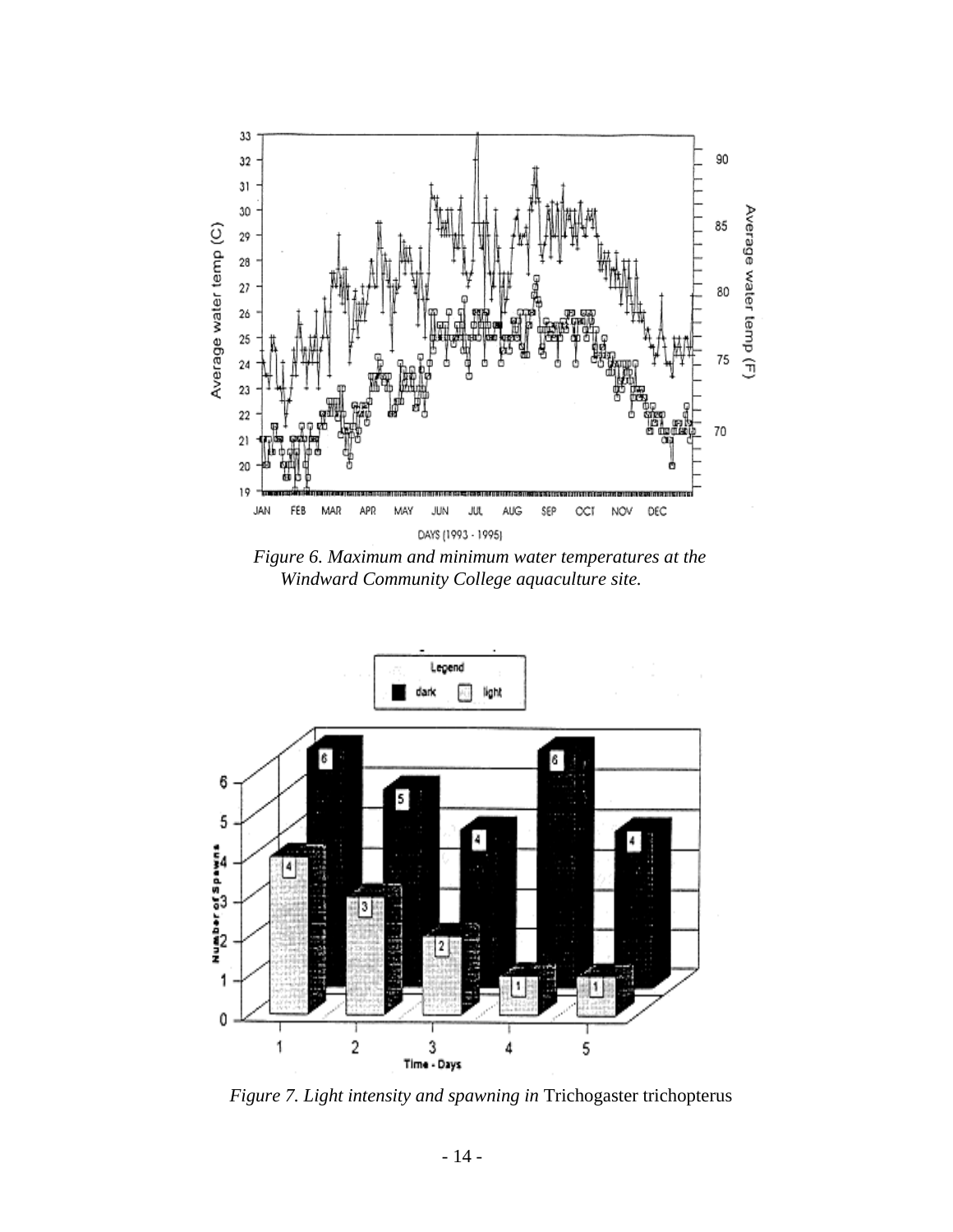## <span id="page-14-0"></span>**Commercial Production**

For the commercial production of *Trichogaster Trichopterus*, several steps must first be followed in order to synchronize spawning to have large numbers of fry of the same age for stocking.

Step 1. Sexing - Male gouramis can be distinguished by their longer dorsal fins which extend back to the caudal fin. In many cases they are also more brightly colored than the females. The females will have a shorter dorsal fin and should show some plumpness in the abdomen area. Broodstock should be selected based on size, color and apparent egg development in the females based on the plumpness of the female.

Step 2. Male and female broodstock are then placed in separate tanks for conditioning at a rate of one fish per ten liters (3 gal) with a ten percent water exchange per day to insure adequate water quality and provided with high quality feeds at least three times a day. Fish should be fed to satiation with caution taken to remove any uneaten feed from the tank. It is advisable to give a variety of feeds to the broodstock fish. This would include a complete commercial diet that contains at least 32% protein with a pellet or grind size no larger than about 1.0 mm. In addition to the commercial diets provide either a live or live frozen feed such as black worms, tubifex worms or blood worms as well as a paste made up primarily of beef heart and liver with a high percentage of vegetable matter such as peas and spinach (see appendix 2). Incorporating a high quality flake may also be helpful.

Step 3. After two weeks of conditioning the broodstock should be ready to spawn. Males are placed into the spawning tanks early in the morning so they acclimate and establish a territory. Ten gallon aquaria work well for Trichogaster sp. but use a larger or smaller container depending upon the size or genus offish you are spawning. The hatchery should be dimly lit with as little foot traffic as possible to avoid disturbing the pairs. In many cases males will begin construction of a bubble nest in the first two to three hours. With the Trichogaster sp. it is not necessary to add a floating substrate to facilitate construction of the bubble nest such as a floating ring, the bottom of a styrofoam cup or floating plants. In general, Anabantoids that are free spawners or mouth brooders do not require a floating substrate. Those that build foam nest and have floating eggs may not require a floating substrate but many times it is helpful in stimulating nest building behavior and spawning. Spawning containers should otherwise be bare and without any type of aeration as this will impede construction of the bubble nest. The females are then placed into the spawning container between 3:00 p.m. and 5:00 p.m. that same day.

Step 4. Spawning will take place over a period from one to four days. It is sometimes difficult to distinguish the eggs from the nest itself. The eggs are about the same size as the bubbles that make up the nest but have a darker golden or brownish tint to them. After spawning has taken

place, it is advisable to remove the female in order to avoid injury due to the males aggression. The male will then care for the nest and fry once they are hatched.

Step 5. The eggs will hatch in about 24 hours at  $27^{\circ}C$  (80 $^{\circ}F$ ) and remain in the nest another two to three days while the yolk sack is being absorbed. The fry are free swimming on about day four or five post spawn and are five to six millimeters in length. When the fry exhibit a distinct change in behavior swimming throughout the water column, they are ready to start actively feeding.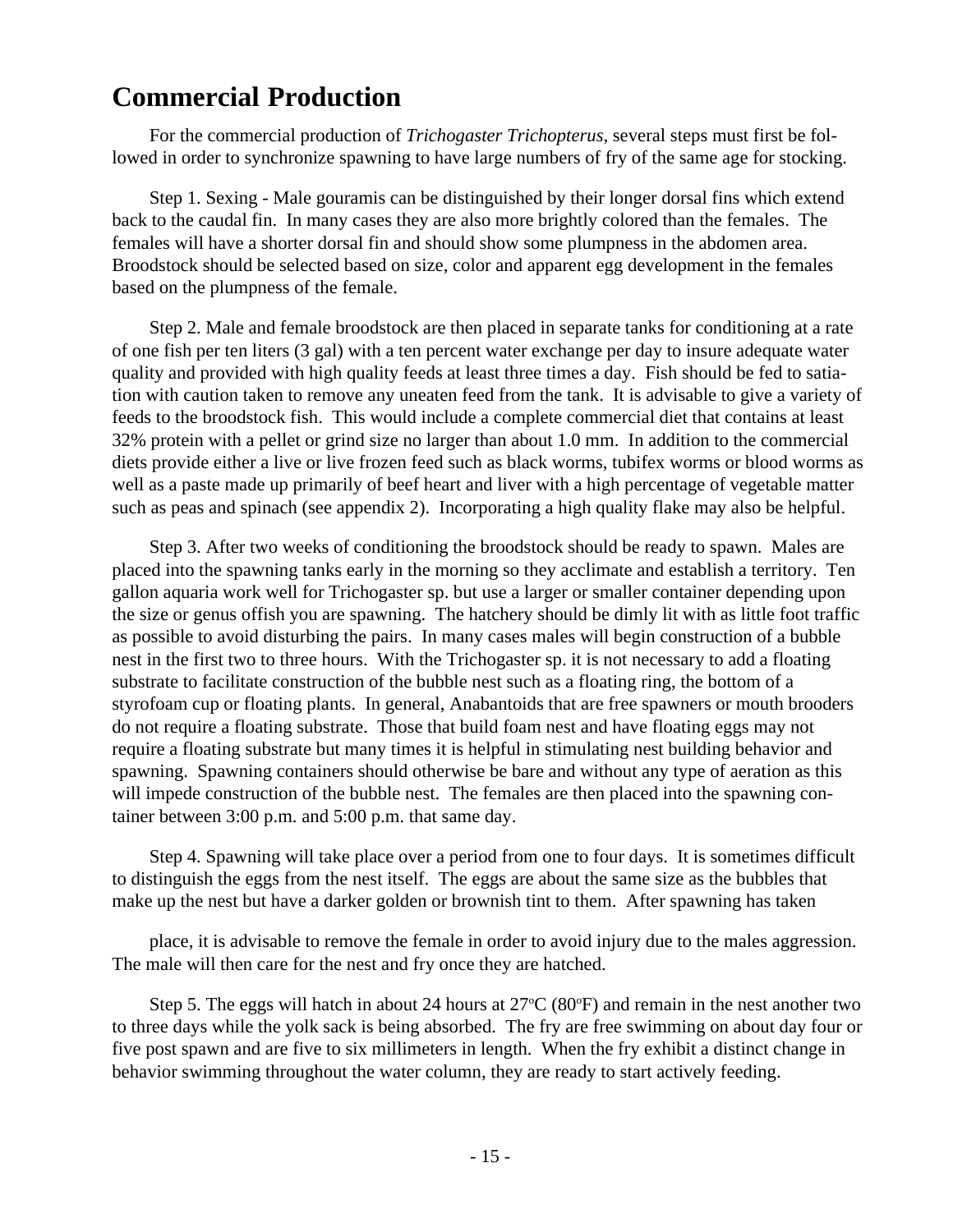Step 6. The fry, in this stage of development are very delicate and should be moved with great care. Fry transfers should take place in the morning to avoid extreme differences in temperature and pH as well as avoiding photic shock. The fry tank water should be siphoned down using a large screened end on the siphon hose with a mesh size of 100 microns until there is 2-4 cm of water left in the tank. The entire container is then taken to the pond, being careful to keep sloshing to a minimum. Acclimation can then proceed normally adding small amounts of the growout tank water until the temperatures have equalized.

Step 7. Once the fry are ready to feed it is important to provide them with infusoria, rotifers or small *Daphnia* sp. Figure 8 provides a graphic representation of dietary transitions typically used in the rearing of larval gouramis. The change to freeswimming feeds is usually done by transferring the fry to a nursery pond or tank that has been prepared no more than ten days in advance. Nursery tank preparation is usually done by filling the tank with fresh clean water and adding a fertilizer with an N:P:K ratio of 1:3:0 usually in a liquid form with a concentration of 10-30-0. This fertilizer is applied at a rate of one milliliter per fifty liters of water. Additional or reduced fertilization may be needed for any particular site as long as you develop a plankton bloom dense enough to get a Secchi disk reading of 20-30 cm. Other fertilizers can be used at rates the farmer should determine for his particular site to achieve the desired Secchi disk reading. The larval tank can then be inoculated with *Daphnia* sp. or rotifers. Primary producers such as algae form the base of the aquatic food chain. In particular microalgae are of great importance to the commercial production of bivalves, crustaceans and finfish (Fulks and Main 1991). The rotifers *Brachious calyciflorus* and *B. rubens* have become the most commonly cultured rotifers in freshwater aquaculture (Hoff and Snell 1989). The *Daphnia* species are well adapted to considerable fluctuations of environmental conditions (Ivleva 1973). The proper species should be chosen to fit the environmental parameters of any particular farm site. For a reveiw of culture methods for microalgae, rotifers or *Daphnia* see Hoff and Snell 1989, lvleva 1973 and Fulks and Main 1991.

If the desired bloom is not achieved, the recently developed microencapsulated feeds and artificial plankton feeds can substitute for most if not all live feeds currently used on most commercial farms. Simply take the artificial feed add it to water and blend until all of the powder has been wetted. Spray this solution over the surface of the tank three to four times a day.

Step 8. Newly stocked fry should be fed to satiation 2-3 times a day with a commercial swim up diet and newly hatched Artemia from stocking until day 10 when the amount of *artemia* can be reduced at about ten percent a day until the fish are feeding exclusively on the commercial diet.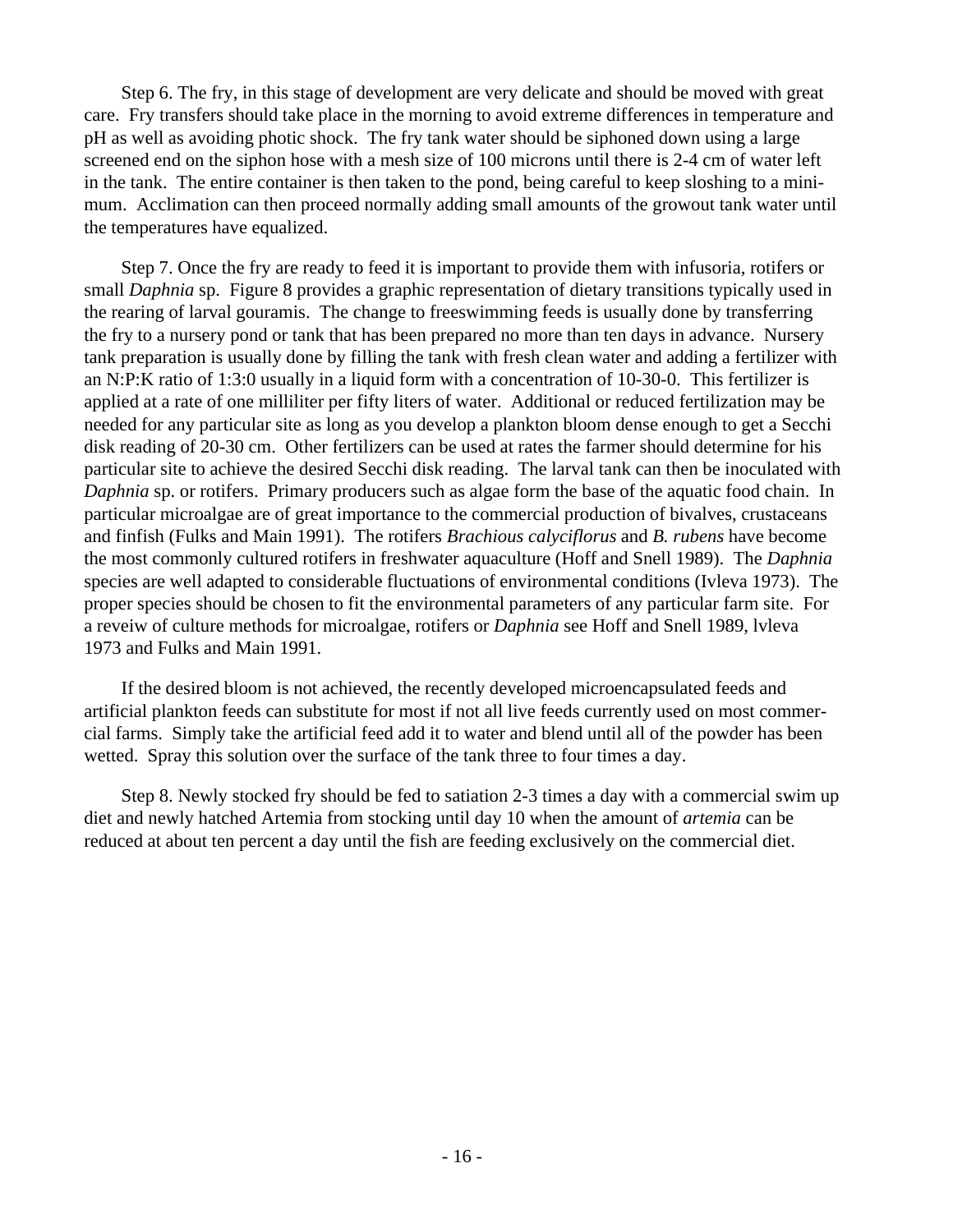<span id="page-16-0"></span>

*Figure 8. Diagram of feeding schedule for* Trichogaster trichopterus.

## **Growth**

Stocking trials at the W.C.C aquaculture complex have shown that with low densities approximately 0.5 fry per liter (1.9 per gallon) growth is fairly uniform and fish can be grown to market size in well under 12 weeks. Production of market size fish in six weeks stocked at low densities have been reported in Hawaii. With higher stocking densities, 2.0 per liter (7.5 per gallon), market size fish can still be grown in under 12 weeks although there will be a large

Variation in sizes within the population. Historic commercial stocking densities in static water ponds with no aeration are much lower, 0.25 per liter. Figure 9 represents the growth of

*Trichogaster Trichopterus* cultured in a twelve foot diameter tank over a 120 day period at a stocking rate of 2.0 per liter. The regression formula given applies to growth at thirty days of age and beyond. Total length is measured in millimeters from the tip of the snout to the tip of the caudal fin.

Figure 10 represents the length-weight relationship in *Trichogaster Trichopterus* also grow in tanks over a 120 day period. The regression formula also applies to fish thirty days old or greater. By measuring the length of a sample of the population being cultured the estimated weight of the population can be calculated and the appropriate amount of feed applied as a percentage of the estimated total weight.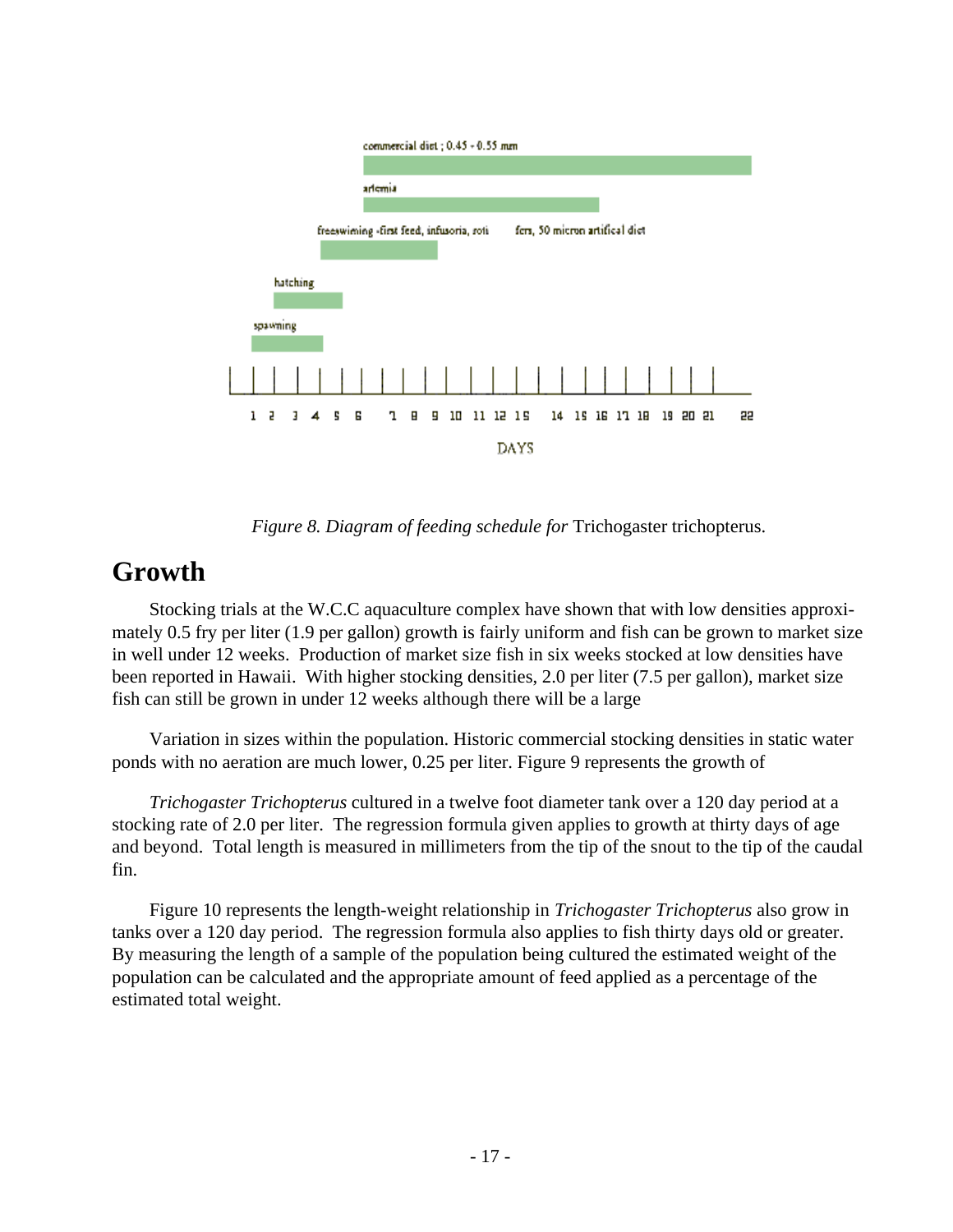

*Figure 9. Growth of* Trichogaster trichopterus *cultured in tanks. Total length - mm = 28.1 + (0.278 x days) + (0.00048 x days2 R2 = 0.750, p<0.0001, N=120. Dots are actual data points, the inner broken line represents standard deviation, outer broken line represents the 95% confidence interval.*



*Figure 10. Length-weight relationship of* Trichogaster trichopterus*. Weight = 2.31 - (0.130 x total length) + (0.0022 x total length2) R2 =0.988 p<0.001 N=120. Dots are actual data points the inner broken line represents standard deviation, outer broken line represents the 95% confidence interval.*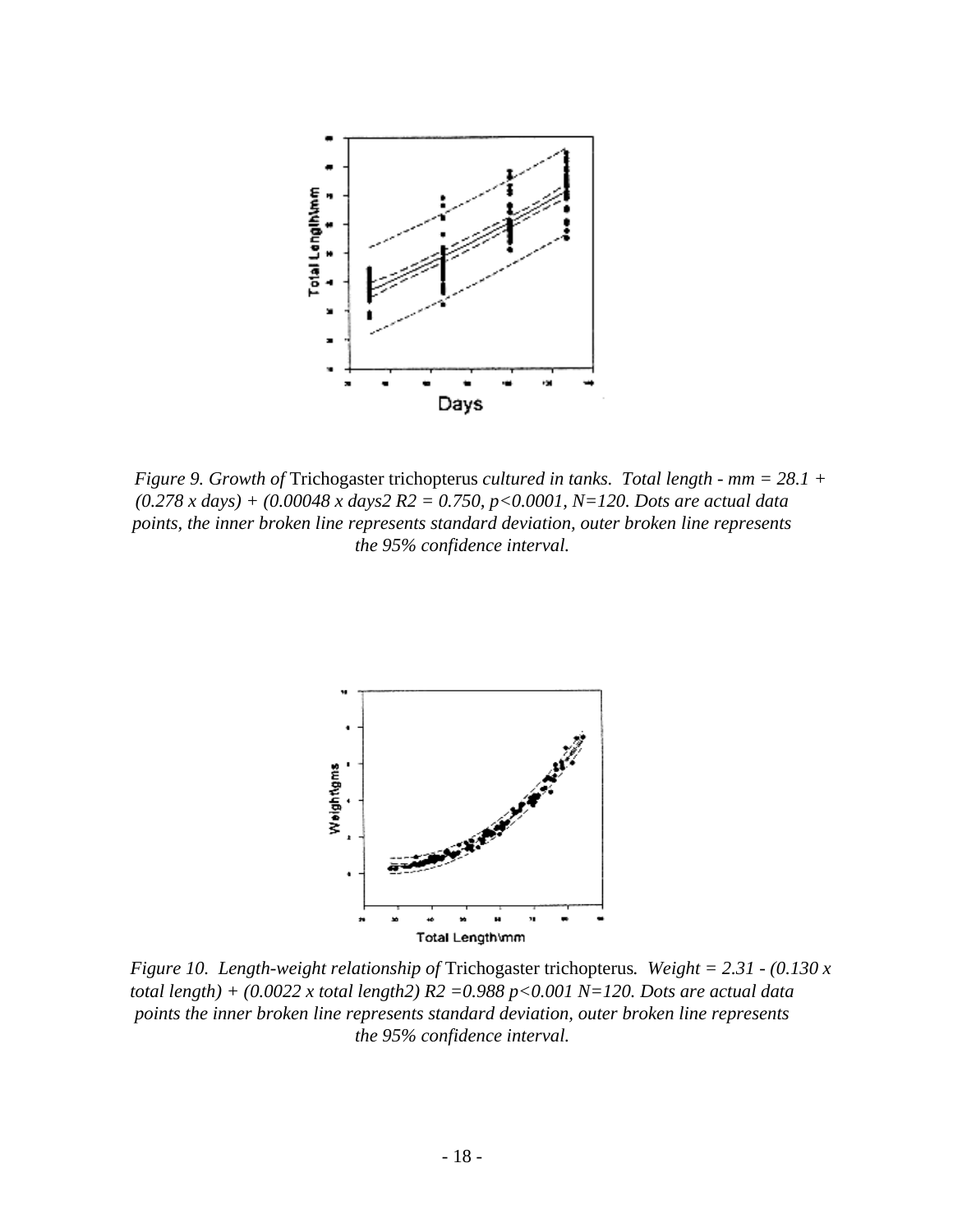<span id="page-18-0"></span>After 120 days of growth all of the gouramies are of a marketable size. Figure 11 illustrates the size distribution of *Trichogaster Trichopterus* from a sample of the population. Over 42% of the fish fall into the 70 - 80 mm range or a 3 inch saleable size class and 95% of the fish are 2 inches or above, This indicates that most of the fish can be selectively harvested and sold prior to 120 days of growth.



*Figure 11. Size distribution of* Trichogaster trichopterus*. Mean = 69.7 mm, standard deviation = 9.6, N = 54.* 

## **Feeding**

*Trichogaster Trichopterus* are considered carnivorous, the natural diet being different species of invertebrates (Degani 1990). In an intensive culture situation where natural foods are limited a complete diet must be used in order to achieve optimal growth. In addition, formulations capable of enhancing the pigmentation of cultivated tropical fish have considerable application. There are several color enhancing compounds are available. These include beta carotene, canthaxanthin, astaxanthin and xanthophyll. The maximum absorbance was achieved using canthaxanthin as a color enhancer, specimens on a canthaxanthin fortified diet also exhibit a greater iridescence in the chromatophore along the entire integument. These pigment enhancers are usually supplied in the feed at a rate of 0.05 percent active ingredient (Fey and Meyers 1980). Fish are fed in tanks or ponds at least twice daily at a rate of 3-5 percent body weight per day. Experiments carried out by Degani 1990 showed that there was no significant difference in growth of larvae fed commercial diets or a diet consisting of yeast or yeast and egg yolk. Water quality has a more profound effect on growth than the different diets. It has been reported that increased nitrite and nitrate had the most effect on decreasing growth rates (Degani et al. 1990).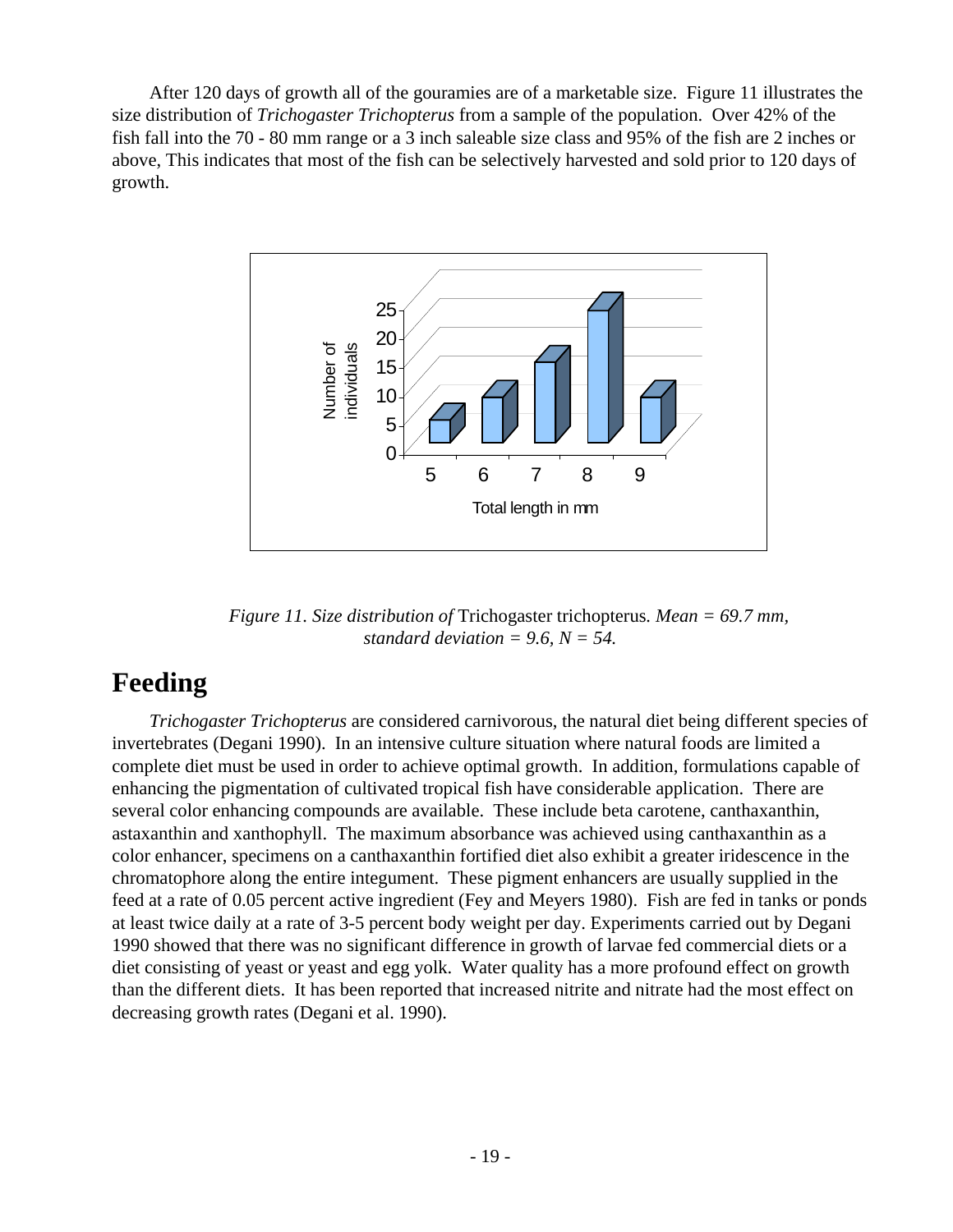## <span id="page-19-0"></span>**Water Quality**

The *Trichogaster* spp. are considered hardy and highly adaptive and have been found in the wild inhabiting areas that differ widely in water quality parameters (Inger 1962). Geisler et al. 1979 surveyed three streams in Thailand and found *Trichogaster* sp. occurring in environments with not only widely different substrates ranging from sand to large rock, but also widely varying water chemistry parameters. Fish were found in water with conductivity ranges from 22 to 718 uS, Total hardness from 1.3-185 mg\l CaCo3, and pH values of between 5.8 to 7.4 (Geisler et al. 1979). Streams also had a wide range in concentrations of trace elements. The optimal water quality ranges for culture are presented in Table (5) below.

| <b>Water Quality Parameters</b> | Values                     |  |
|---------------------------------|----------------------------|--|
| Temperature                     | 23-29°C (73-84 F)          |  |
| Hardness                        | 50-100 mg\l CaCo3          |  |
| Salinity                        | $0^{\circ}$ 00             |  |
| <b>PH</b>                       | $6.8 - 8.0$                |  |
| Nitrite                         | $< 0.5$ mg\l               |  |
| Nitrate                         | $< 0.5$ mg\l               |  |
| <b>Total Ammonia</b>            | $<1.0$ mg\l                |  |
| Dissolved Oxygen                | $>2.0$ mg\l                |  |
| Phytoplankton                   | Secchi disk 20-30 cm depth |  |

#### **Table 5. Optimal water quality ranges for the culture of** *Trichogaster* **sp.**

## **Harvesting**

Thirty days prior to any harvesting taking place the pond should be inspected for aquatic weed infestation, the proper herbicides applied if necessary with the proper lead time. Tank culture systems eliminate aquatic emerging plants problems which lessens the degree of management problems.

One week before harvest, fish are sampled and examined for any ectoparasites or bacterial infections, the proper treatment is applied if necessary, and resampled prior to harvest to insure the fish are in good health. These procedures insure a smooth harvest and minimizes mortalities.

Harvesting gouramies on a commercial scale is done by seining. To reduce injury a seine net made of nylon knotless Ace or Delta weave netting with a mesh size of 1/8 inch is used. Seine nets should have a length 2.5 times the width of the pond being harvested, and have a depth two times the depth of the pond. Seines used for harvesting ornamental fish should also be equipped with twice as many floats and bottom lead weights as is normally recommended.

When using a seine net for harvesting, particular attention should be given so that the fish are not overcrowded when pulling in the seine into the pond bank at the end of the harvest. This could lead to excessive injury to the fish or stress which can cause future mortalities. Once inside the holding tanks, any debris that has come in from the harvest should be removed.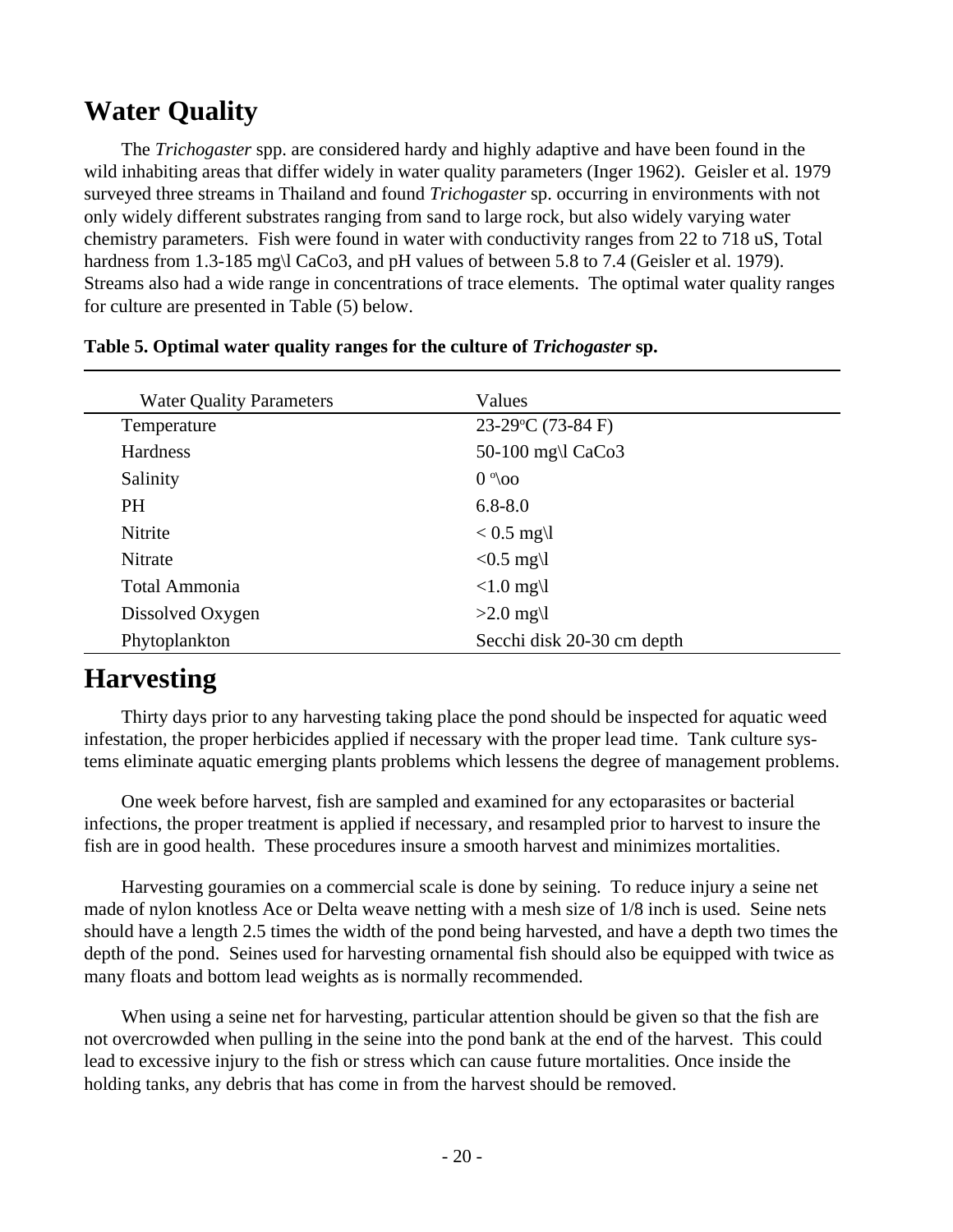## <span id="page-20-0"></span>**Holding Tank**

After harvesting the fish should be placed into a holding tank equipped with running freshwater and aeration as soon as possible. After placing the fish inside the holding tank(s), any debris that has come in from the harvest should be removed and dead or injured fish discarded. Salt is added to the water to bring the salinity up to 9.0 ppt, which is an isotonic solution, to help reduce the handling stress by stimulating the fish to naturally produce a slime coat. The harvested fish can be maintained in the holding tank indefinitely and their guts allowed to be urged prior to sorting, packaging and transport.

### **Preparation of Anesthesia**

Once the desired size fish is acquired they are then anesthetized using either quinaldine or MS-222 in an aerated bucket or tank. To make up a stock solution of quinaldine, in a container, add one milliliter of quinaldine and 2.5 milliliters of acetone, shake well, and bring the volume up to one liter with water. This gives a stock solution of one part per thousand. To use this stock solution to sedate fish for sorting, start with a dosage of 2.5 milliliters per liter of water that the fish are being held in and increase slowly to obtain the desired effect. Recovery time is short and quinaldine is generally safe for most fish up to a concentration of 100 parts per million. Tricane Methanesulfonate (MS-222) is considered to be one of the most effective anesthetics and at this time is the only one cleared by the Food and Drug administration for use with fish intended as food. MS-222 usually is available as a white water soluble powder. To make a stock solution, simply add five grams to one liter of water. Use ten milliliters of stock solution for every liter of water the fish are being held in. Increase slowly if necessary, once the fish are properly sedated, they are then dip-netted and placed on the glass top sorting table that has been coated with a commercially available synthetic slime which reduces handling injuries.

## **Sorting and Grading**

Sorting methods are determined by the species morphology and target market. Fish are first sorted by size using a bar grader and then sorted by color and when necessary by sex. In some cases additional sorting by hand for size may be necessary. Bar graders widths come in various standards. The preferred type is manufactured with interchangeable baskets that fit into a floating frame and is sold in gradations of 2/64 of an inch with each size representing a number grade size (e.g. 10/64 is a 410 grader). Fish are netted and placed into the floating grader box. The smaller fish swim through the grader bars while the larger ones are retained in the box. By changing grader widths any size fish can be easily sorted for increments as small as a quarter inch in length. Females tend to have wider girths when gravid, so care must be taken so that a large ratio of females is not selected for. A test grade should be performed to obtain the size fish the market demands. An initial grading is recommended at pond side to reduce the number of fish that are handled in the sorting area.

The sorting procedure is one of the more laborious activities but is necessary to insure that the selected fish are marketed as well as eliminating individuals that are an incorrect size, "off color" or deformed.

Step 1. Harvested fish are collected from the holding tank and anesthetized.

Step 2. A sorting table consisting of a glass plate placed on a tabletop is coated with a commer-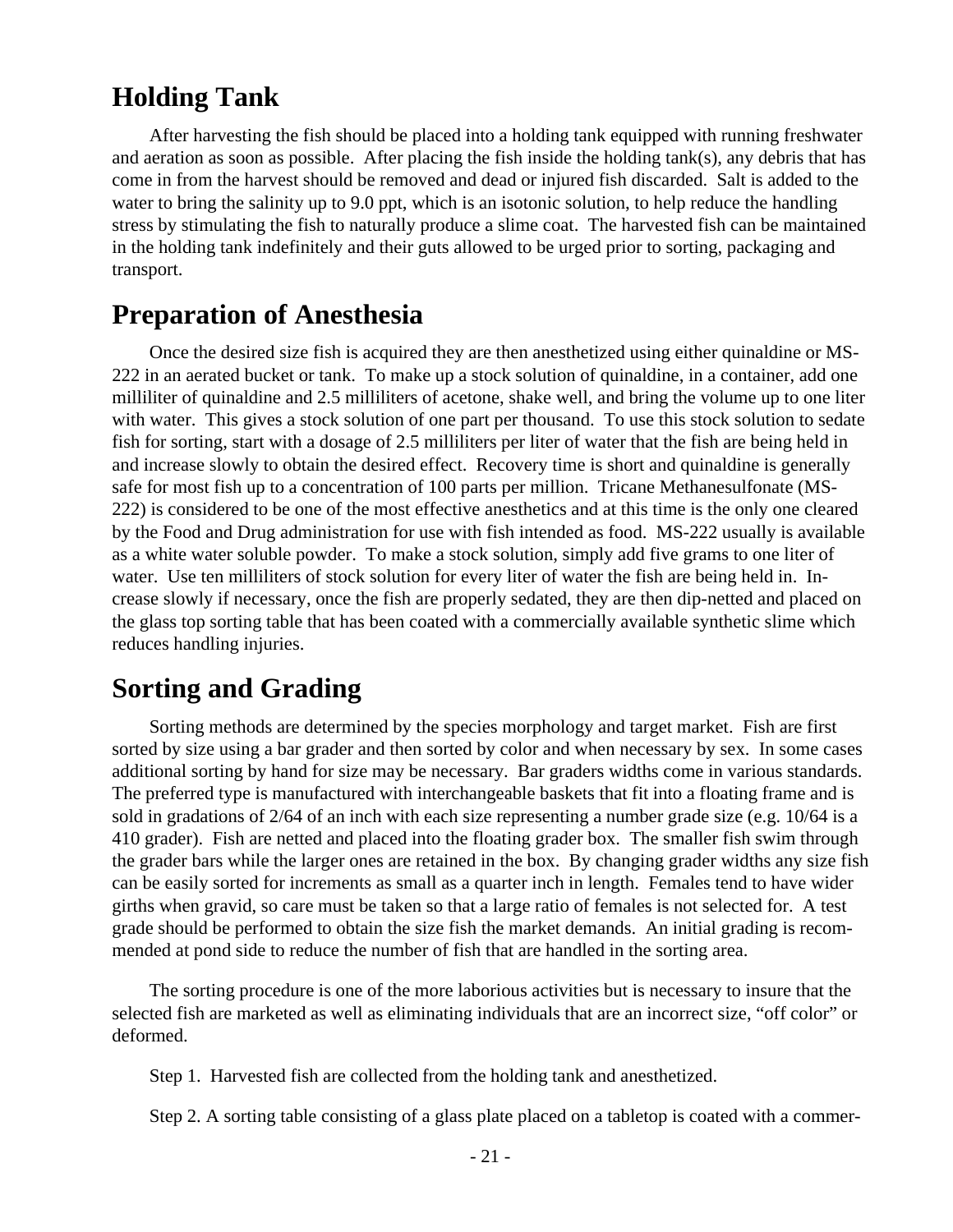<span id="page-21-0"></span>cially available synthetic slime (See Appendix 3) which reduces handling injuries. Buckets containing freshwater are placed on one edge to catch the sorted individuals.

Step 3. Once the fish are properly sedated they are dip netted and placed on the sorting table. Sorting for sex, color and size is done by sliding the sedated fish across the tabletop into separate aerated buckets (e.g., males, females, undersized, and those to be discarded). Discoloration and body deformities are the main reasons for separating out fish to be marketed o laced back into the population.

Step 4. Only Gouramies that have sexually dimorphic color development are sold by pairs, one male and female. Fish are then counted into box lot quantities (150 individuals/box) and placed in separate holding tanks equipped with running freshwater and aeration until they are ready to be shipped. Egglayers are usually shipped with a 5% overpack (to offset for mis-counts and mortalities) and placed in flow through tanks that can be drained to a volume that will fill the shipping bag by 20%. When it is time to ship the fish, the tank is drained down, and the fish and water are gently poured into the shipping bag. The air in the bag is purged, and the bag is inflated with pure oxygen then sealed with a rubber band or banding machine. The bags are the laced into styrofoam boxes and taped shut for air cargo shipping.

## **Disease Prevention, Treatment and Management**

The management of fish health on a commercial farm is one of the critical activities that occurs on a day to day basis. Procedures for production, feeding, handling of any kind, must at be designed to minimize the risk of infection or transfer of disease and parasites and yet not be so burdensome as to increase labor above reasonable cost (see Table 6).

Disease occurs in natural populations of fish but is rarely noticed by individuals unless it causes a mass mortality. Such large mortalities are usually attributed to conditions brought about by human activity and are usually associated with some form of pollution.

In an aquaculture situation however, conditions such as high population densities, extreme biological loads along with necessary handling can cause conditions conducive to outbreaks of bacterial, fungal, viral and parasitic infections.

Table 6. Six general methods of disease control in fishes (Post 1987).

- 1. Test and slaughter
- 2. Quarantine and restriction of movement
- 3. Drug therapy and sanitation
- 4. Immunization and disease resistance
- 5. Destruction or reduction of a link in the transmission cycle
- 6. Control of toxic substances

For example, samples from individual production units are checked weekly for the development or outbreaks of external parasites. This is done by clipping samples of fins and gills, placing them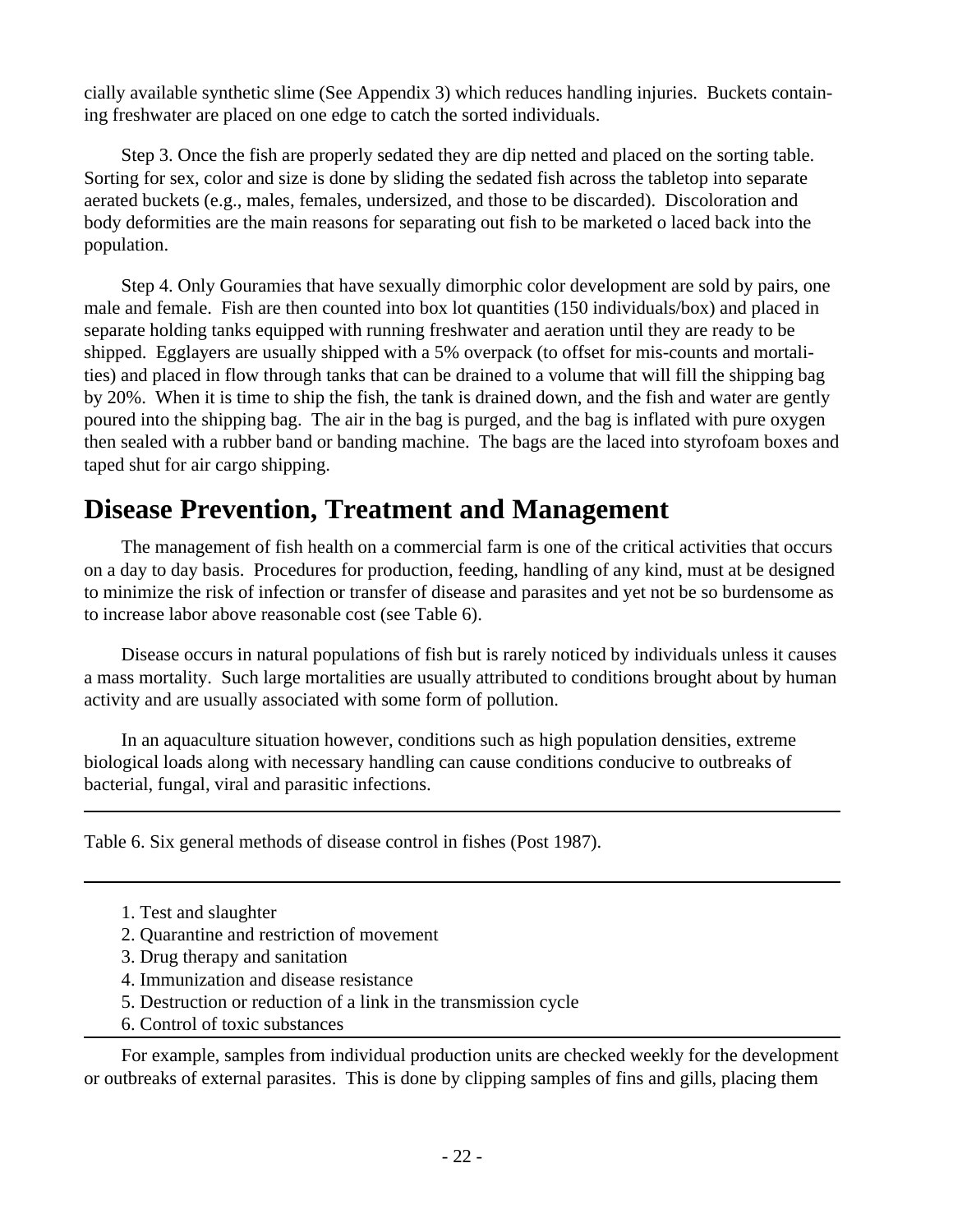on a slide, adding a drop of water, or more preferably physiological saline, placing a cover slip over the sample and examining it under the microscope.

Most parasitic infections can be diagnosed with minimal training to the farmer. Fungal and bacterial cultures along with the proper sensitivity tests can be done on site with some additional training. The commercial availability of prepared diagnostic kits has simplified this process.

Viral epizootics usually lead to extensive mortalities or require destruction of the animals and disinfection to control the spread of the disease. It is recommended that if diagnostic facilities are not available on site, or if an adequate diagnosis can not be made, that samples be sent to a local veterinarian familiar with fish pathology.

The three most common problems that commercial farmers encounter are the Protozoa (*Trichodina*), the Monogenea (*Dactylogyrus* and *Gyrodactylidae*) and the Fungi (*Saprolegnia*). *Trichodina* is round saucer or domed shaped protozoan with cilia and when seen through a microscope are constantly in motion moving quite distinctly and rapidly. They are most commonly found on the gills and soft tissue, such as the fin rays, of the fish. Heavy infestations can cause respiratory problems by causing the gill tissue to produce excess mucus. There are several control methods to reduce and/or eliminate this parasite from the culture system. The most common procedure is to use an indefinite bath of formalin at 25 parts per million (ppm). Once diagnosed and treated, the fish should be checked daily to monitor the effectiveness of the treatment and if necessary, retreatment.

*Monogenea, Dactylogyrus* and *Gyrodactylidae*, are also commonly found on the gill and soft ray tissue of the infected fish. Transmission is usually by direct contact. After the eggs hatch, free swimming larvae seek out a host and attach themselves using a series of hooks and sucking valves at the base and appear worm-like under the microscope. Fish infected usually exhibit what is commonly called flashing, which is actually the fish rubbing itself on a hard substrate or shaking its body in an attempt to remove the parasite. There are two common treatment methods. The first is a formalin bath at a concentration of 250 ppm for one hour. This is the preferred method when handling large numbers offish since no handling is required and the tank is simply flushed after the specified time period. The second method is a sodium chloride (non-iodized salt) dip at a concentration of from 25,000 to 35,000 ppm. Duration of the dip is determined by the tolerance of the individual species to high salinity and the effectiveness of the treatment. It is recommended that preliminary tests be run on small samples of fish to determine the proper length of time and concentration.

The Fungi, *Saprolegnia*, usually occurs as an opportunistic infection as a result of injuries incurred in handling the fish. It usually appears as a white or light grey patch on the surface of the fish. Under the microscope it is best described as having a cotton strand appearance. *Saprolegnia* can be problematic to treat since as of this writing some of the most effective compounds have been regulated out of use. However, some of the newer copper and iodine compounds currently available work well. One of the tried and true methods is still a formalin bath at a concentration 250 ppm for one hour a day for five consecutive days.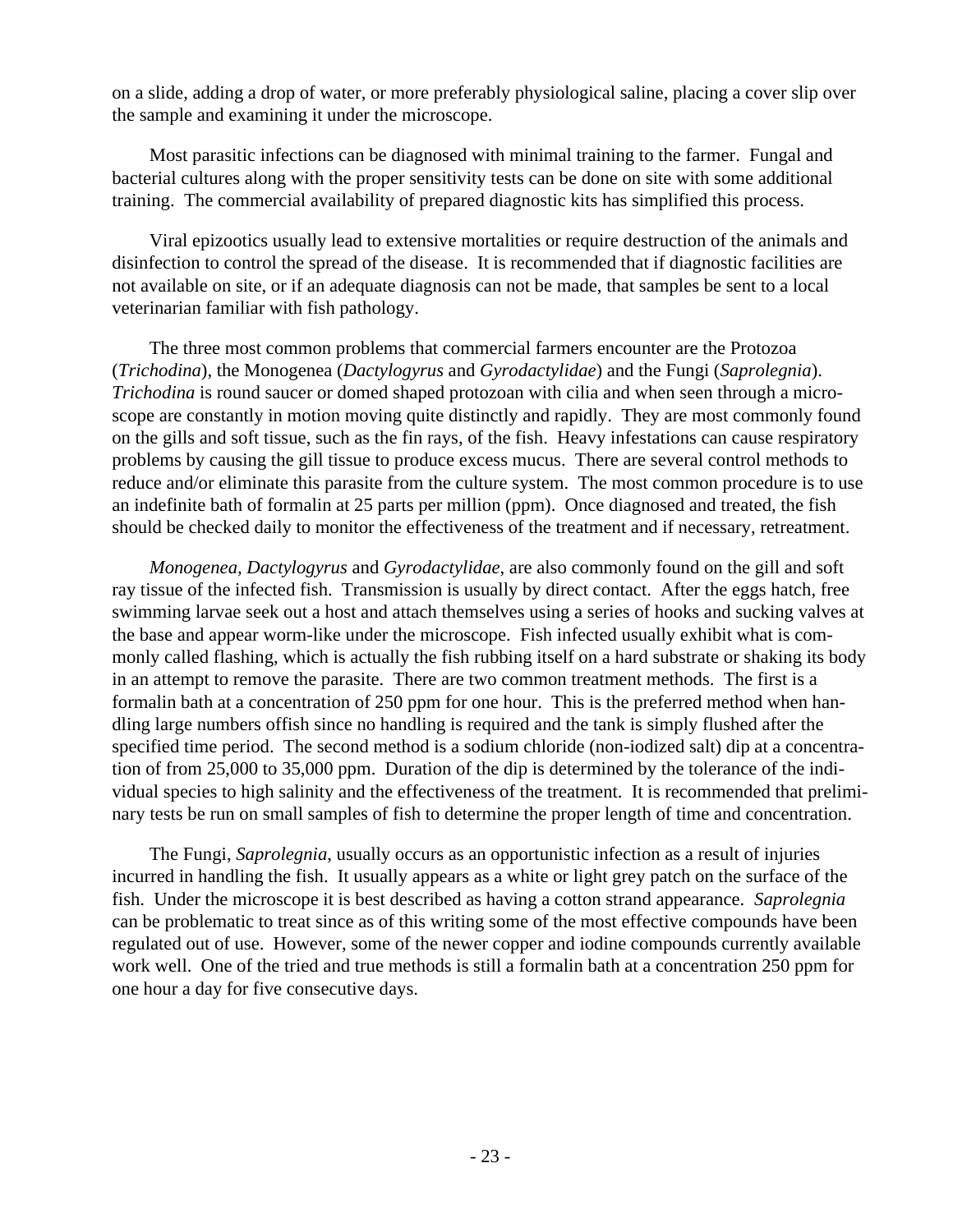## <span id="page-23-0"></span>**Formalin Preparation**

All of the diseases mentioned employ formalin as one of the means of combating the disease. Formalin is a colorless liquid that is used as a general fixative for preserving tissues. It is made up of a solution of water in which formaldehyde gas has been bubbled into solution. Concentrated formalin normally contains 37 to 40% formaldehyde. *NOTE: USE EXTREME CAUTION USING CON-CENTRATED FORMALIN*. For use as a disinfectant and/or treatment of parasites, concentrated formalin is usually diluted to very low concentrations (10 to 300 ppm).

The equation that is normally used to determine the amount of formalin to be used for treating a disease outbreak does not employ the percent active ingredient because by convention 30-37% Formalin is considered to be a 100% active solution. An example of the calculation to determine the amount of Formalin to be used to make a 100 ppm solution in a 100-l (i.e., 26 gallon) tank is resented below:

Note: 1 *ppm = 1 ml /*1000*l*

Concentrated Formalin = (100 *l* x (1 *ml*/1000*l*) x (100 *ppm*)

From the above calculation 10 ml of concentrated formalin must be added to the 100-1 (i.e., 26 gallon) container to obtain a final concentration of 100 ppm. Pour the concentrated Formalin into the tank and make sure to distribute it evenly.

## **Economics**

Figure 12 represents the general price trend increase over the last 15 years. This figure is based on one Singapore-based transhipper for a two inch *Trichogaster Trichopterus* (Blue Gourami). Table (7) is a breakdown of equipment, supplies and start up cost for a single species, (*Trichogaster trichopterus*), hatchery. In practice any given species raised on a farm is referred to as an enterprise. This enterprise will consume a given amount of resources the farm has available. Once the variable and fixed costs associated with the consumption of these resources is determined profit margins can be calculated. An example is given in Table (8). For a detailed economic analysis of various sized farms and costs associated with them please refer to the study "Report on the Economics of Ornamental Fish Culture in Hawaii" available through the Center for Tropical and Subtropical Agriculture or the University of Hawaii Sea Grant Extension Service.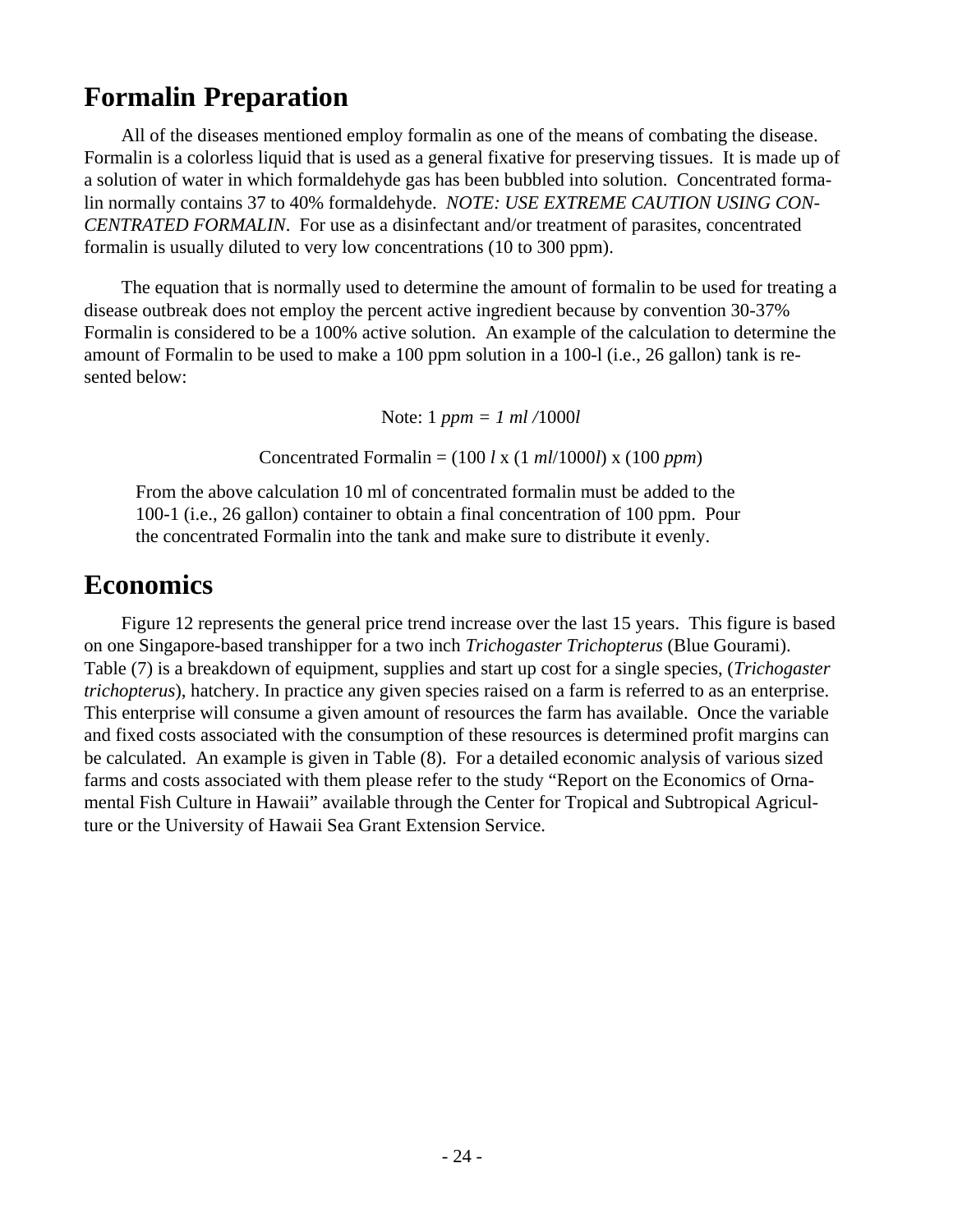

*Figure 12. Representative price increase for* Trichogaster trichopterus *over time.*

Table (7) Breakdown of equipment and supplies and start up cost for a single species production hatchery capable of producing 10,000 Gouramies per month.

| Categories                      | Quantity       | Price |
|---------------------------------|----------------|-------|
| Equipment                       |                |       |
| 12' diameter tanks              | $\overline{2}$ | 900   |
| ground liner                    | 1 roll         | 90    |
| Regenerative Blower $(1/3 h.p)$ |                | 398   |
| Air stones (sm)                 | 15             | 12    |
| Air stones $(1g)$               | 2              | 15    |
| Air tubing                      | 1 roll         | 27    |
| $0$ , Bottle Rental             | 1              | 50    |
| $0$ , Regulator                 | 1              | 70    |
| <b>PVC Pipe and Fittings</b>    |                | 200   |
| <b>Bird Netting</b>             | 1 roll         | 10    |
| <b>Bar Grader</b>               | 1              | 300   |
| <b>Thermometers</b>             | $\overline{2}$ | 50    |
| <b>Field Microscope</b>         |                | 20    |
| Aquariums (10 gal.)             | 15             | 120   |
| Lumber (hatchery construction)  |                | 2619  |
| <b>Used Pickup Truck</b>        | 1              | 4000  |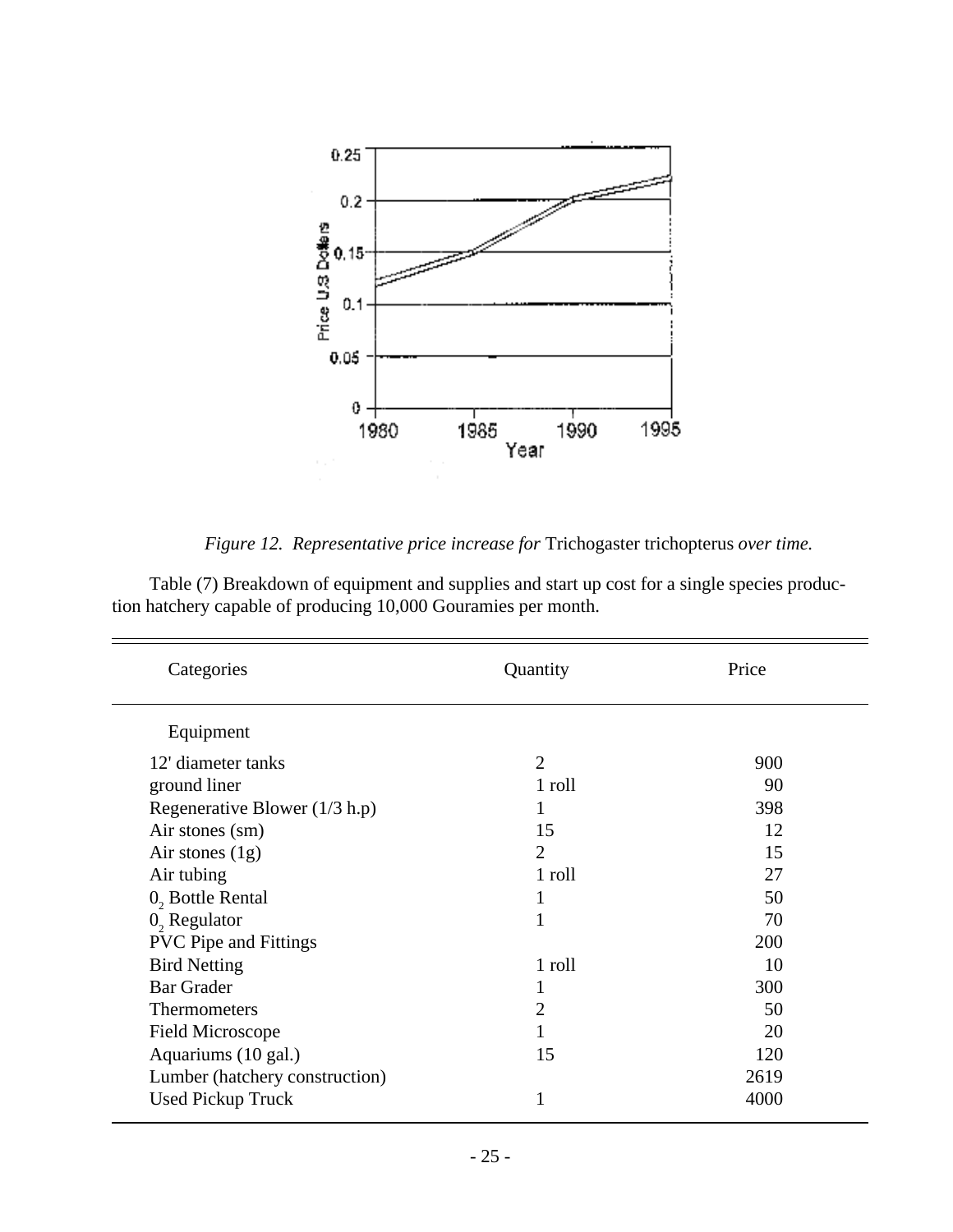|                                      | Quantity     | Price  |
|--------------------------------------|--------------|--------|
| <b>Supplies</b>                      |              |        |
| Chlorine                             | 5 gal.       | 100    |
| <b>Broodstock</b>                    | 50           | 12     |
| Feed (Artemia, brood and production) |              | 85     |
| <b>Rubber Bands</b>                  | 1 bag        | 10     |
| <b>Transport Bags</b>                | 40           | 16     |
| <b>Transport Boxes (inner)</b>       | 40           | 140    |
| <b>Transport Boxes (outer)</b>       | 40           | 100    |
| Water Test Kit                       | $\mathbf{1}$ | 300    |
| Misc. Chemicals                      |              | 100    |
| Dip Nets                             |              | 100    |
| Totals                               |              | \$9844 |

Ξ

### **Table 8. Enterprise budget for production of 10,000 gouramies per month**

 $\overline{\phantom{0}}$ 

| Income                                                                                                                                                |         |                     |
|-------------------------------------------------------------------------------------------------------------------------------------------------------|---------|---------------------|
| Gouramies (small $10,000 \& 0.22$ each.)                                                                                                              | \$2,200 |                     |
| Total                                                                                                                                                 |         | \$2,200             |
| Variable costs:                                                                                                                                       |         |                     |
| <b>Salt and Chemicals</b>                                                                                                                             | 10      |                     |
| Feed (brine shrimp, beefheart, trout starter)                                                                                                         | 50      |                     |
| Repairs (hatchery, aquariums, growout tanks)                                                                                                          | 20      |                     |
| <b>Transportation and Marketing</b>                                                                                                                   | 78      |                     |
| $(100 \text{ mi. } @$ \$ 0.28\, mi., phone-fax)                                                                                                       |         |                     |
| Labor (40 hrs $\circledcirc$ \$10\ hr)                                                                                                                | 400     |                     |
| Miscellaneous                                                                                                                                         | 10      |                     |
| Total variable cost                                                                                                                                   |         | 568<br>$\mathbb{S}$ |
| Income above variable cost                                                                                                                            |         | \$1,632             |
| Fixed costs:                                                                                                                                          |         |                     |
| Land charge $(1\20 \text{ acre} \ @ \ $200\text{acre})$                                                                                               | 10      |                     |
| Water charge $(1 \text{ gal/min} \ @ \ $0.60 \setminus 1000 \text{ gal})$                                                                             | 25.92   |                     |
| Deprecation (broodstock)                                                                                                                              | 3.30    |                     |
| Depreciation (aquariums and tanks)                                                                                                                    | 13.33   |                     |
| Total fixed cost                                                                                                                                      |         | 52.63               |
| Total cost                                                                                                                                            |         | 620.63              |
| <b>Estimated profit</b>                                                                                                                               |         | \$1,011.37          |
| Assumptions; production of 12,500 fry with 80% survival to market                                                                                     |         |                     |
| purchase of 50 broodstock $\omega$ \$0.22 each with one year production<br>purchase of two 12' diameter tanks $\omega$ \$200 each with five year life |         |                     |

purchase of two brood conditioning tanks (300 gal) @ \$100 each with five year 11 purchase of 15 ten gallon aquariums @ \$8 each with five year life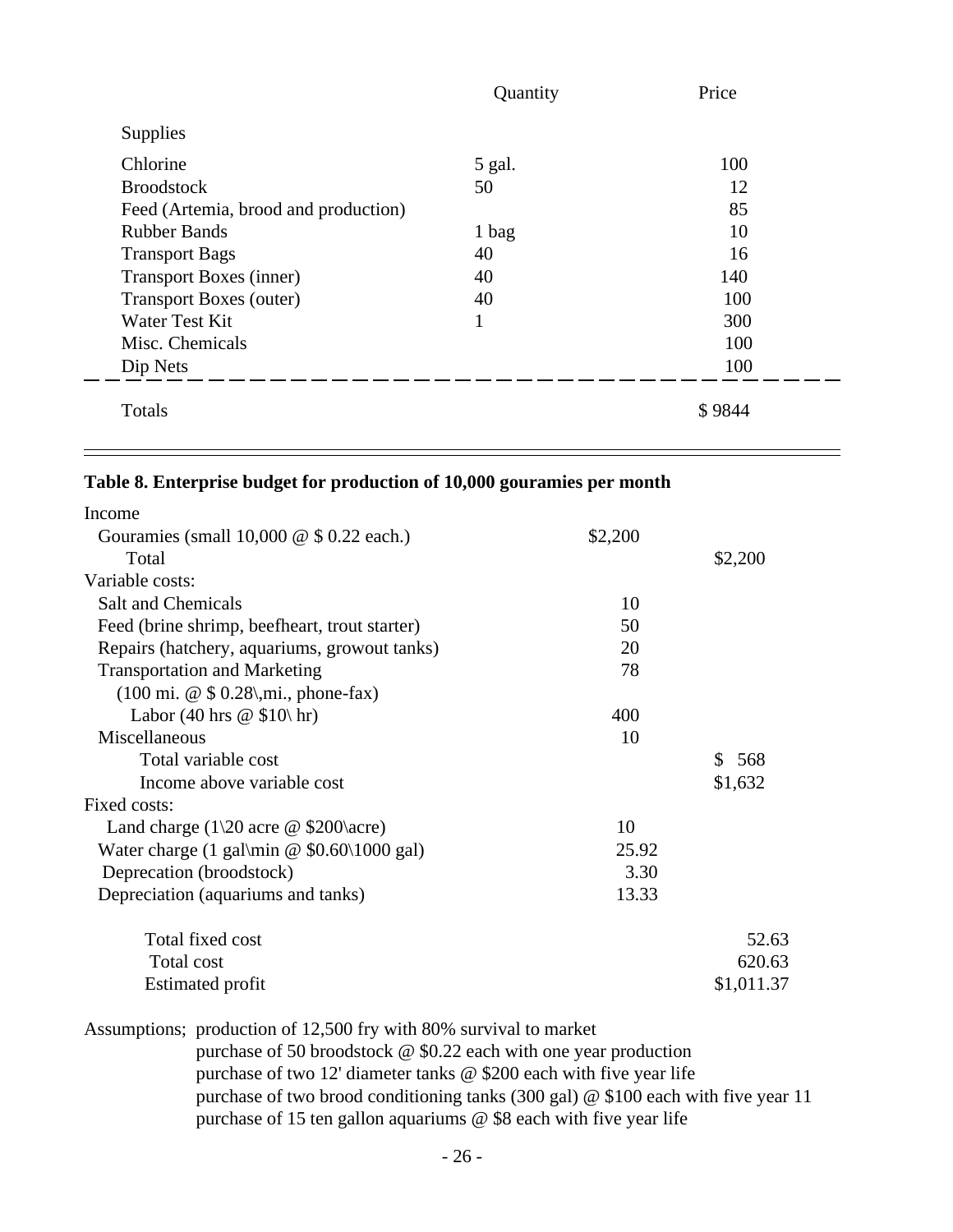<span id="page-26-0"></span>Each culture site will have different production costs and overhead costs associated with each enterprise on a farm. These figures should be added or deleted to the enterprise budget in order to get as precise an estimate of cost as possible. The use of this model provides a relatively easy method to determine the cost of reduction of a given item.

## **Literature Cited**

- Alfred, E.R. 1962, Notes on a Collection of Fresh- Water Fishes from Penang. Bull. Sing Nat. Mus. 30 (Dec): 147-153.
- Axelrod, H.R., Burgess, W.E., Pronek, N. and Walls, J.G. 1993. Dr. Axelrods Atlas of Freshwater Aquarium Fishes, 7th ed. Neptune City, NJ: TFH Publications. 978.
- Chapman, F.A, S. Fitz-Choy, E. Thurnberg, J.T. Rodrick, C.M Adams and M. Andre, 1994. Analysis of the United States Of America International Trade in Ornamental Fish. 54 pp. Unpublished manuscript.
- Deganl,G. 1989. The Effect of Temperature, Light, Fish Size and Container Size on Breeding of *Trichogaster trichopterus*. Bamidgeh 41(2): 67-73.
- Degani, G. 1990. Effect of Different Diets and Water Quality on the Growth of the Larvae of *Trichogaster trichopterus* (B&S 1801). Aquacult. Engin. 9: 367-375.
- Degani, G., Boker, R., Gal, E., Vaya, J., Jackson, K., Marmelstein, G., Galill, N., Becker, D., Schreibman, M.P., and Avraham, M., 1992. Male Control of Reproduction in Female (Asynchronous Multi-Spawning ) *Trichogaster trichoptertus* (Pallas, 1797). Bamidgeh 44 (4) 132.
- Fey, M., Meyers, S.P. 1980. Evaluation of Carotenold-Fortified Flake Diets with the Pearl gourami *Trichogaster leeri.* J. Aquaculture. 1(1): 16-19.
- Frankel, J. S. 1992. Inheritance of Trunk Coloration in the Three-Spot Gourami, *Trichogaster trichopterus* ( Pallas). J. Fish. Bio. 41:4 663-665.
- Fulks, W. and Main, K. L editors. Rotifer and Microalgae Culture Systems. Proceedings of a U.S. Asia Workshop. January 28 - 31, 1991-1 Honolulu, HI 364 p. Oceanic Institute, Honolulu HI.
- Geisler, R., Schmidt G.W., and Sookvibul, S. 1979. Diversity and Biomass of Fishes in Three Typical Streams in Thailand. Int. Revue ges Hydrobiol. 64(5): 673-697.
- Hoff, F.H and Snell, T.W 1989. Plankton Culture Manual. Florida Aqua Farms, Inc., Dade City, Fla.
- Inger, I.F. 1962. The Freshwater Fishes of Northern Borneo. Fieldiana Zoo. 45: 156-259.
- lvleva, I.V. 1973. Mass Cultivation of Invertebrates. Keter Press, Jerusalem.
- Lee, C.T., Ingersoll, D.W. 1979. Social Chemosignals in Five Belontiidae (Pices) Species. J. Comparative and Physiological Psychology. 93(6): 1171-1181.

McKinnon, J. S., Liley, N.R. 1987. Asymmetric Species Specificity in Response to Female Sexual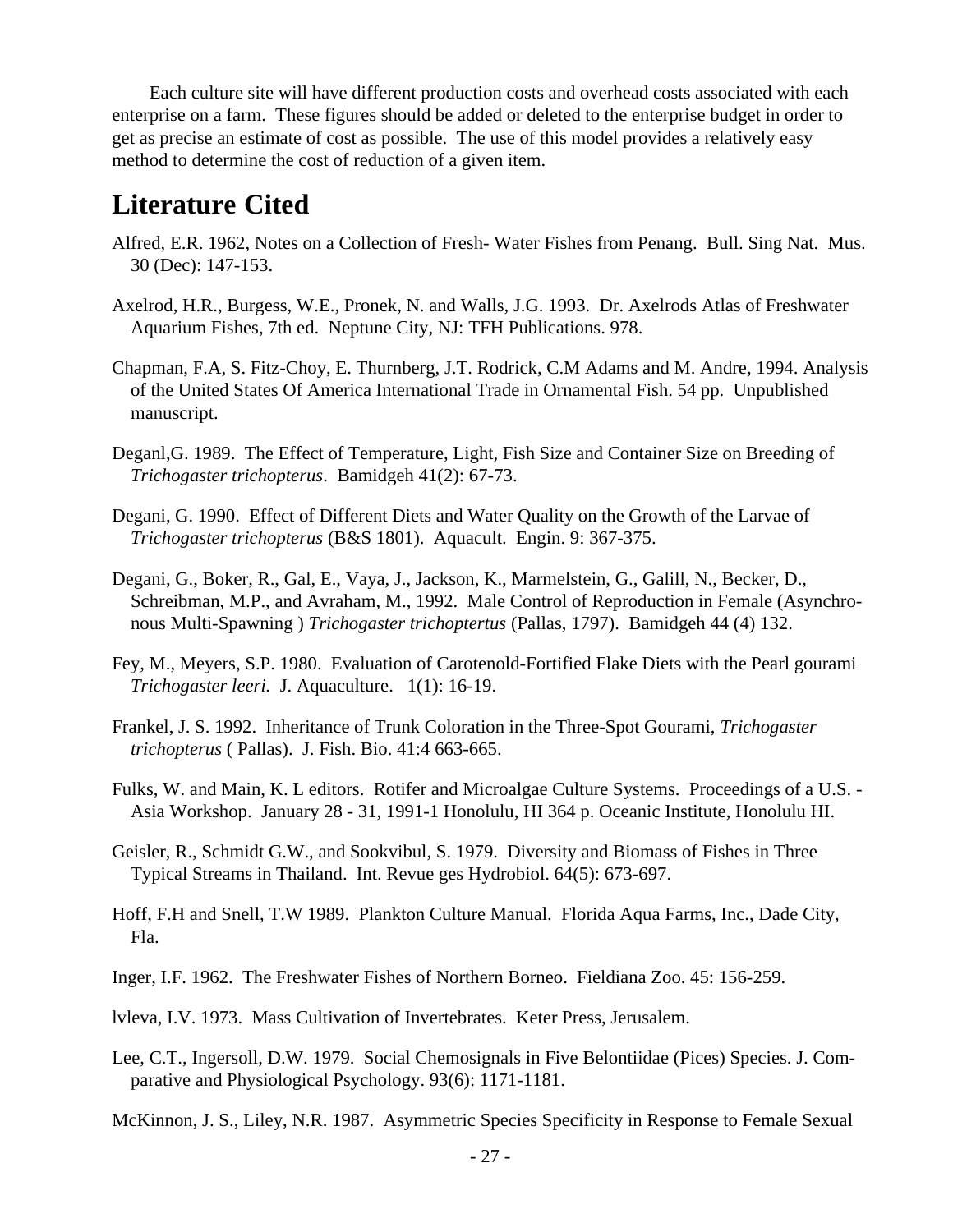<span id="page-27-0"></span>Pheromone by Males of Two Species of *Trichogaster* (Pisces: Belontildae). Can. J. Zool. 65: 1129-1134.

- Pethiyagoda, R., 1991. Freshwater Fishes of Sri Lanka. Wildlife Heritage Trust of Sri Lanka. pp 270.
- Pollak, E.I,.Thompson, T., and Keener, D. 1978. Spontaneous Egg-Release in the Blue Gourami (*Trichogaster trichopterus*). Animal Behav. 26(4): 1275.
- Pollak, E.1, Becker, L.R. and Haynes, K. 1978. Sensory Control of Mating in the Blue Gourami *Trichogaster trichopterus* (Pisces, Belontildae). Behav. Biol. 22: 92-103.
- Pollak, E-I., Thompson, T., Stabler, A. L., and Keener, D., 198 1, Multiple Matings in the Blue Gourami *Trichogaster trichopterus* (pisces, Beloniidae).Anim. Behav. 29(1): 55-63.

Post, G. 1987. Textbook of Fish Health. T.F.H Publications, Inc. Ltd., Neptune City, NJ.

Richter, 1988. Gouramis and Other Anabantoids. T.F.H Publications, Inc, Ltd., Neptune City, NJ Scheurmann 1. 1990. Aquarium fish Breeding. Barons Educational Series Inc. Hauppauge, N.Y.

Listing in this appendix does not constitute a recommendation for, or a guarantee of, any of the products or services that the listed manufactures, suppliers or organizations may provide. For a more comprehensive listing consult your local extension agent or the buyer's guide or directory editions of one of the industry related publications.

#### **Appendix 1.**

Paste Formulas for Conditioning Broodstock Fish

| Formula 1                           | Formula 2                                  |
|-------------------------------------|--------------------------------------------|
| 3 lbs ground beefheart              | 5 lbs beefheart                            |
| 3 lbs ground beef liver             | 5 lbs beefliver                            |
| 4 raw eggs                          | 2 lbs. high protein mixed cereal baby food |
| 6 oz spinach                        | 2 lbs raw wheat germ                       |
| 6 oz peas                           | 10 oz split peas                           |
| 6 oz carrots                        | 20 oz spinach                              |
| 4 oz oat bran                       | 4 raw eggs                                 |
| 24 drops water soluble multivitamin | 8 oz whole shrimp                          |
| 4 packets unflavored gelatin        | 4 oz brewers yeast                         |

- 1. Trim all the excess fat and any connective tissue or tendon (stringy stuff) from the bee heart and liver.
- 2. Use a food processor or blender to ground the meat into very small pieces or mash.
- 3. Mix the remaining ingredients except for the gelatin in formula I in a blender or food processor.
- 4. 4A. For formula 1, the gelatin acts as a binder to hold the mixture into a paste. Mix the gelatin in a pot with as little hot water required to fully dissolve the gelatin. Allow the mixture to cool slightly (still fluid). Pour the mixture into "zip-lock" bags and press them into flat sheets. The paste should be refrigerated until used or stored for long periods frozen.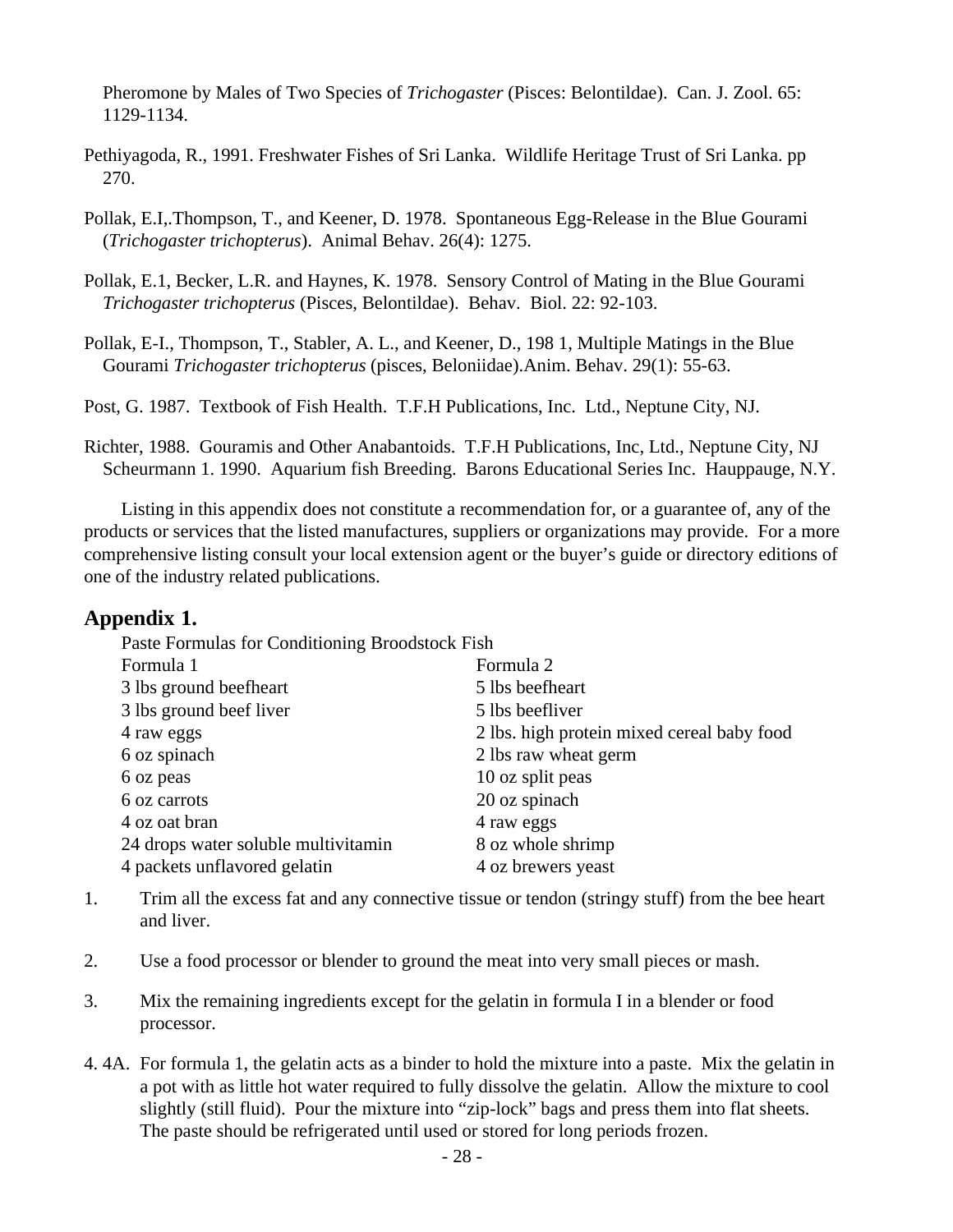<span id="page-28-0"></span>5. 4B. Formula 2 requires the mixture to be cooked using a double broiler until the mixture becomes slightly grainy. The mix is then placed into "zip-lock" bags and pressed into sheet for stor age. The mix should be refrigerated until used, and stored for long periods frozen.

There are many variations on these formulas. Each one can be tailored to suit nutritional needs of specific fish and available ingredients. The one thing they all have in common, is high quality protein. Other ingredients such as *Spirulina* can be added at 0.5 - 1.0 % by weight. For fish that are more herbivorous, the fish meal or red meat components can be reduced and vegetable protein such as soy bean meal can be substituted. Before making up your own paste formula, consult the literature to find the natural diet of the fish and then formulate it.

#### **Appendix 2.**

#### **Hatching Brine Shrimp (***Artemia***) and Preparing Them for Feeding**

A considerable amount of cost in fry production is linked to cyst cost and hatching efficiency. It is prudent to optimize every gram of cysts since the cost has escalated in the past years (cost per pound can, \$35-45.00 in 1995) due to a lack of supply resulting from severe winter weather. When taking into consideration higher survival rates and nutritional value indicated by elevated weight gain over time versus other feed sources, the significance of feeding *Artemia* becomes obvious. Fish that do not readily take prepared feeds almost always will accept *Artemia.*

#### **Artemia Supplies and Strains**

*Artemia* from various parts of the world have different size and nutritional qualities. The most commonly available strains of Artemia are from the Utah's Great Salt Lake which have 486 micron size instar one nauplii (first hatch stage) and San Francisco Bay strain having slightly smaller 428 micron nauplii (Sorgeloos et al. Vol. I CRC Crustacean Aquaculture). *Artemia* also come in varying hatch grades, with the higher hatching rate grades commanding a corresponding higher price.

When choosing an artemia source or brand, you should consider the following: 1.) cyst hatching rates, 2.) nauplii size at hatch (instar I), 3.) nutritional value and 4.) packaging method. Gouramies do well on either strain of *Artemia*, and cost may be the only factor here when choosing sources for reduction.

#### **Hatching Container**

Hatching containers can be purchased from a supplier or constructed out of local materials such as inverted 5 gallon drinking water containers fitted with a rubber stopper and plastic valves. The design of the hatching container is important, having a conical shaped, smooth inside surface, translucent and easily drained bottom, and a dark opaque top. Newly hatched nauplii are attracted to light (positively phototactic) which aids in harvesting when using hatching containers with translucent bottoms.

#### **Cleanliness and Sterilization**

Probably the biggest reason for poor hatches results from a lack of cleanliness. Slime or detritus on the hatching container walls and airlines contributes to significant bacterial interference. By thoroughly cleaning the parts that are in contact with water during hatching can improve the consis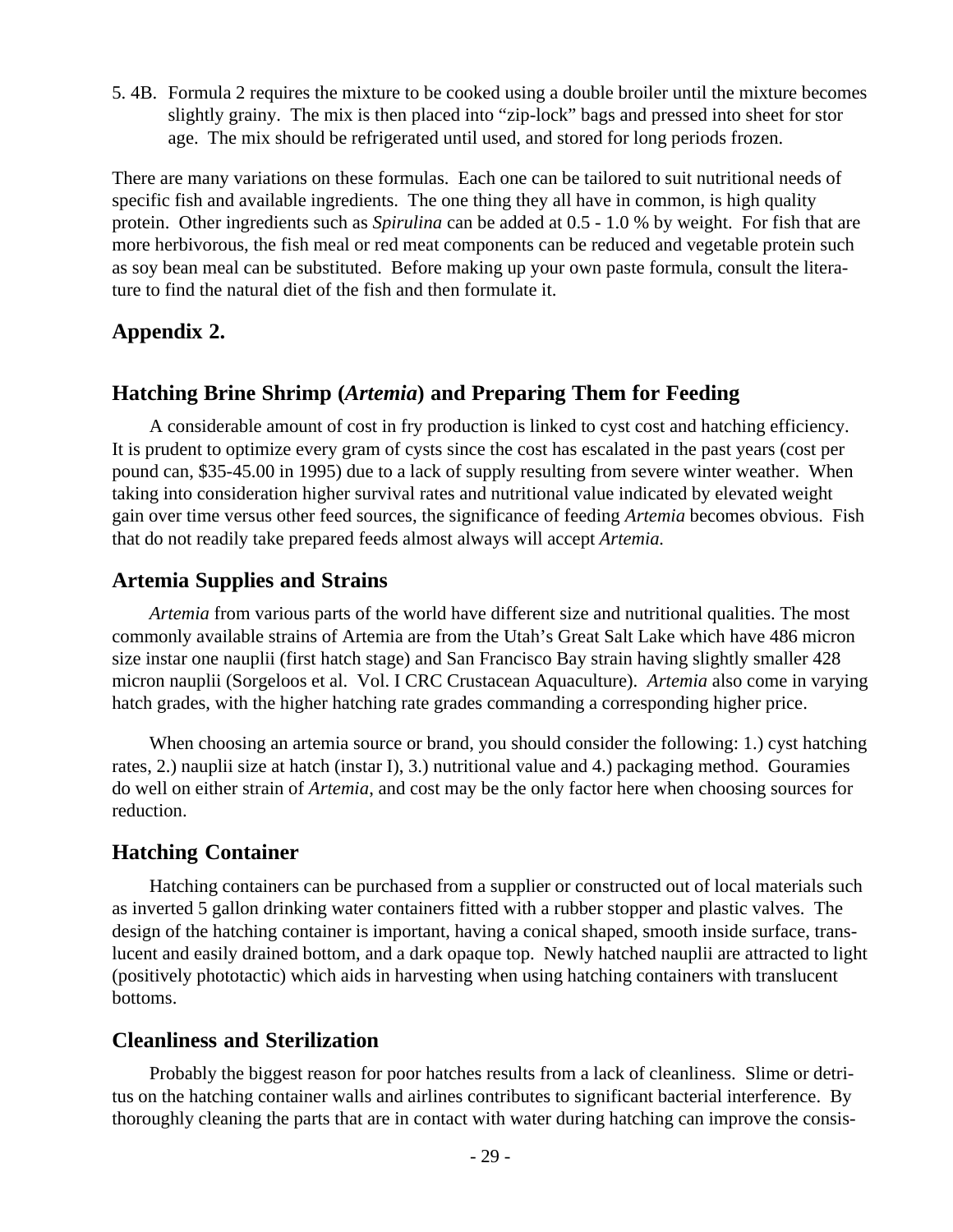tency and percent hatch of cysts. Fill one hatching container with tap water and add either powdered bleach or liquid and aerate for 20-30 minutes for disinfecting. If you use powdered bleach (calcium hypochlorite) add approximately 300 mg per liter, or if you use liquid laundry bleach 5.25% active (unscented), add 3.5 ml per liter (San Francisco Bay Brand 1988.

### **Light**

Provide a light source (60+ watt bulb) above the container during the first couple of hours during re-hydration. Cysts are dehydrated before being packed to eliminate bacteria growth. When cysts are placed into water they begin to re-hydrate at which time light is needed to stimulate the hatching mechanism of the cyst. The light may be left on over the container during the entire hatching period. The light over the hatching container is removed and moved to the translucent bottom of the container during harvesting.

### **Temperature**

On the average, *Artemia* will hatch into the instar I stage nauplii in 14 to I 8 hours at a temperature of 25-30°C, and at lower temperatures hatching time will increase. Different sources of *artemia* will have different hatch rates and temperatures. It is important to know -when first hatch is completed so the *Artemia* can be harvested at the smallest size possible making them easier to be consumed. In addition to size, the instar I stage nauplii has a higher nutritional value in comparison to later stages which should be maximized. Maintaining a constant temperature in the hatching containers will fix a harvest time that best coincides with feeding schedules. *Artemia* nauplii can metamorphose into the next stage (instar II) in several hours, so time the harvesting to gain maximum nutritional value is beneficial.

### **Salinity**

The hatching water should be made up with 5 grams rock salt (do not use iodized salt) per liter tap water or to seawater density of 35 ppt. Although you can hatch cysts a lower salinity the pH becomes harder to control which will lower hatch rates.

### **Cyst Density and Preparation**

When hatching *Artemia* on a commercial scale, cyst density needs to be addressed. Hatching cysts in densities greater than 2 grams per liter saltwater can cause the pH to drop whereby adversely effecting the percent hatch. Use no more than 2 grams of cyst per liter of saltwater. When hatching significant amounts of cysts, bacteria play a significant interfering role which if not properly addressed can lower hatch rates. Bacteria blooms feeding on cysts decaying organic of shed outer shells of *Artemia* cysts can cause a reduction of the pH and dissolved oxygen with resultant decreased hatch rate. Disinfecting the cysts prior to hatching will lessen the initial bacteria load which covers the cysts. This can be done by placing the cysts in a chlorinated freshwater solution for 15-20 minutes prior placing them into the hatching saltwater. The chlorine solution can be made by adding 3 grams of 70% active calcium hypochlorite or 40 ml of 5.25% active sodium hypochlorite (unsented household bleach), to 10 liters of fresh tap water suitable to disinfect 500 grams of cysts (one can). After 20 minutes of disinfecting the cysts, they should be rinsed off with tap water and placed into the saline hatching solution for Incubation.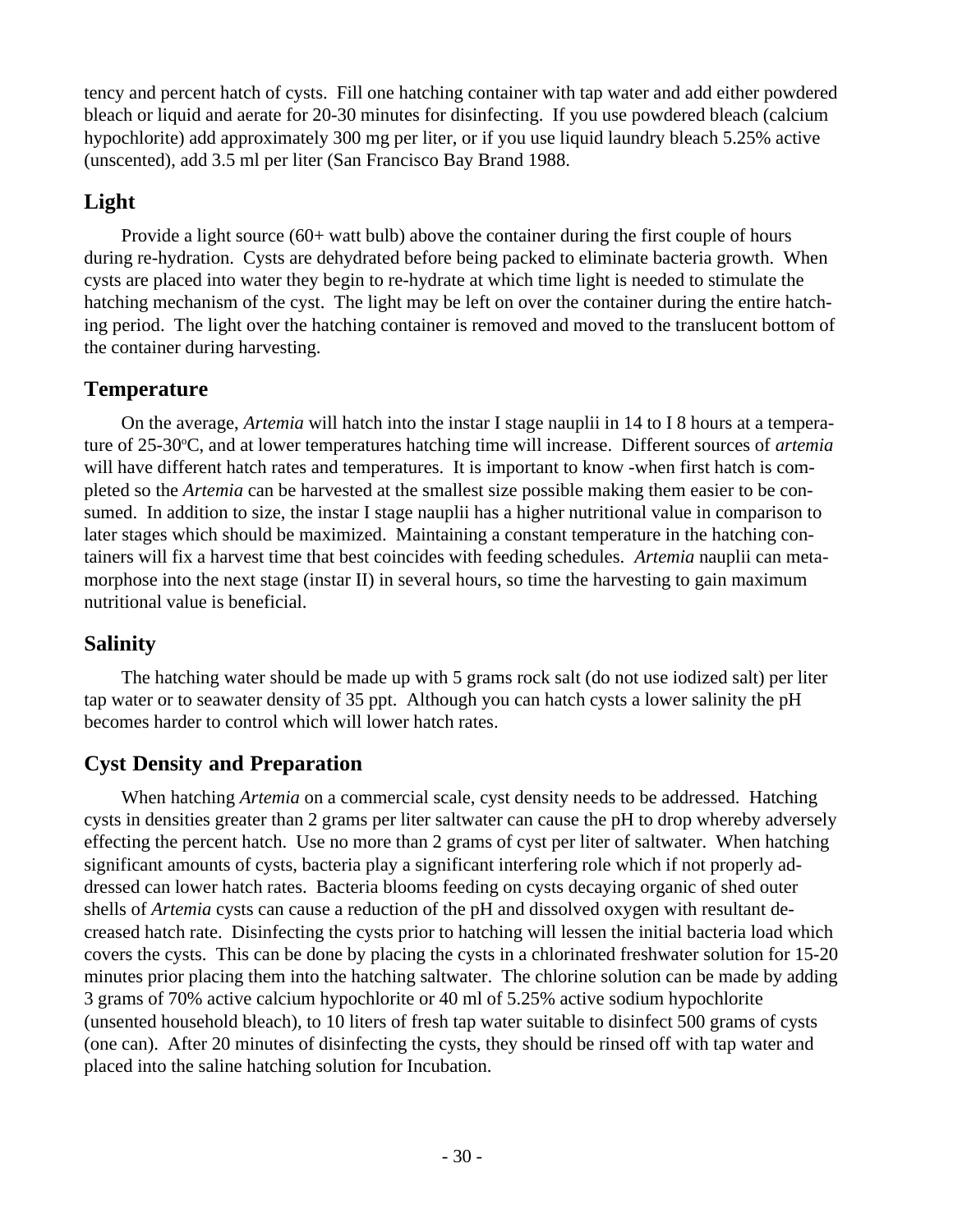### **pH**

The pH should be maintained above 8.0 during hatching. When hatching large quantities ( $> 2$ grams cysts / liter) of cysts, the pH will drop. By adding 2 grams of Sodium Bicarbonate per liter hatching solution will raise the pH to a optimal level (San Francisco Bay Brand, 1988). Remember hatching water that has a salinity below 35 ppt, often has lower ability to buffer the pH, and hence will most likely need sodium bicarbonate to help maintains pH of 8.0.

### **Cyst Storage**

The cyst hatching rate will start to decline a few months after the nitrogen filled container has been opened at room temperature. Once a can of *Artemia* cysts has been opened it should be covered with the provided plastic lid and stored in a refrigerator. Cool storage decreases the chance of bacterial degradation and hydration through atmospheric humidity prolonging high percent hatch rate.

### **Harvesting and Preparing for Feeding**

Once the *artemia* cysts have hatched into the first nauplil stage they should be harvested. Remember that not all of the cysts hatch at the same rate, but follow a bell curve rate. To assure the highest number of nauplii are being harvested at the right size several test runs should be performed and analyzed with temperature and time noted. To harvest *Artemia* nauplii, remove the light source above the hatching container and laminate the bottom translucent area of the container to draw the larvae to the light source and drain valve. Turn off the aeration and allow the container to sit for approximately 10 minutes. At this time unhatched cysts will float to the surface and the hatched nauplii will swim towards the light source. Open the bottom drain valve to allow any settled debris to escape into a vessel to be discarded and close the valve once the fluid becomes orange-brown in color. Place a container to receive the newly hatched brine shrimp under the hatching container and open the valve slowly. Once the fluid becomes clear, close the valve. The orange color *Artemia* nauplii in the are then poured into a brine shrimp net or screen (125-150 micron nylon mesh). Thoroughly rinse off the nauplii with fresh tap water to remove bacteria, and hatching metabolites. The *Artemia* nauplii are now ready to be given to the young fry.

### **Storage of Newly Hatched** *Artemia*

Unused harvested and washed nauplii can be placed back into a container with fresh saltwater and aeration for future feedings. Since the metamorphosis of *Artemia* nauplii is very rapid, placing the container and aerating it in a refrigerator will slow down metamorphosis and help retain the nauplii in the instar I stage as long as possible and nutritional value high.

### *Artemia* **Production Flow Chart**

- 1. Clean hatching container with chlorine solution (concentration stated above).
- 2. Drain and fill with saltwater to 35 ppt.
- 3. Disinfect *Artemia* cysts with chlorine solution and place them into the hatching container (concentration stated above).
- 4. Add aeration and heaters (if necessary).
- 5. Turn off aeration and above light source after hatch (time dependent temperature).
- 6. Place light source at the translucent bottom area of the hatching container.
- 7. Allow 10- 1 5 minutes for the hatched *Artemia* nauplii to swim to the bottom light source, and unhatched cysts to float to the surface.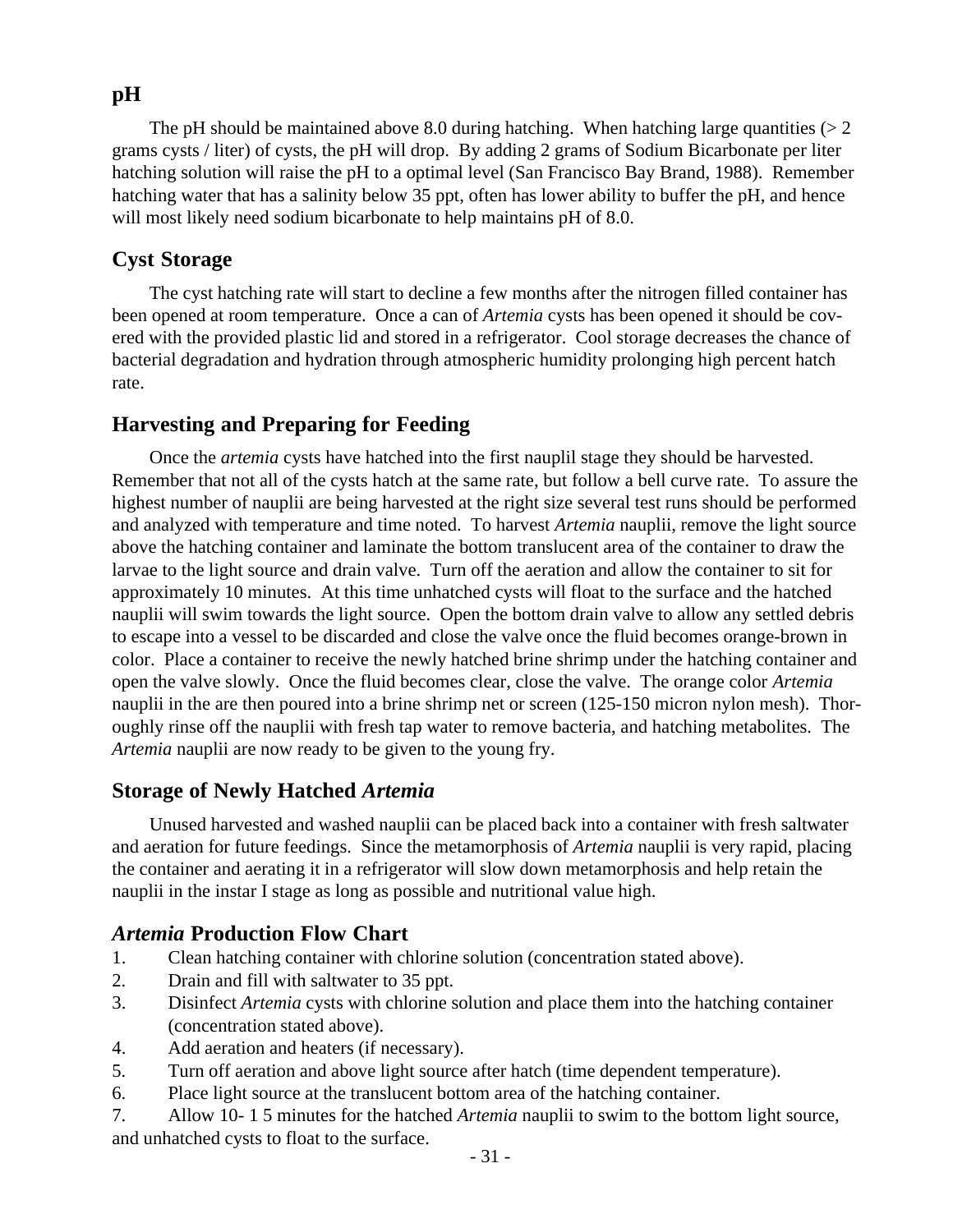- <span id="page-31-0"></span>8. Remove any bottom debris by opening the bottom drain valve until the fluid becomes orange in color. Discard this fluid.
- 9. Open the drain valve again and collect the hatched nauplii until the fluid becomes clear
- 10. Pour the contents over an *Artemia* net of mesh size 125-150 microns, and rinse thoroughly. The are now read to feed to larval fish.

### **Appendix 3. Directory of Suppliers and Organizations**

### **General Aquaculture Product**

| Aquacenter Inc.<br>166 Seven Oaks Road<br>LeLand, MS 38756<br>ph (1-800) 748-8921<br>fx (601) 378-2862                 | Aeration equipment, water pumps,<br>PVC fittings, filters, nets, test kits, tanks                                                     |
|------------------------------------------------------------------------------------------------------------------------|---------------------------------------------------------------------------------------------------------------------------------------|
| <b>Aquaculture Supply</b><br>33418 Old Saint Joe Road<br>Dade City, FL 33525<br>ph (904) 567-8540<br>fx (904) 567-3742 | Aeration equipment, water pumps,<br>laboratory equipment, biological filtration, algal<br>and rotifer nutrients and inoculant         |
| Aquanetics Systems, Inc.<br>5252 Lovelock St.<br>San Diego, CA 92110<br>ph (619) 291-8444<br>fax (619) 291-8335        | Aeration equipment, water pumps, sterilization<br>equipment, chillers, heathers, PVC fittings<br>recirculation systems and components |
| Aquatic Eco-Systems, Inc.<br>2056 Apopka Blvd.<br>Apopka, FL 32703<br>ph (407) 886-3939<br>fx (407) 886-6787           | Aeration equipment, water pumps, monitors<br>and controls, recirculation systems, laboratory<br>equipment nets, tanks and liners      |
| Area<br>P.O. Box 13303<br>Homestead, FL 3309<br>ph (305) 248-4205<br>fx (305) 248-1756                                 | Aeration equipment, valves and figgings, meters<br>test equipment, filtration, disinfection<br>equipment                              |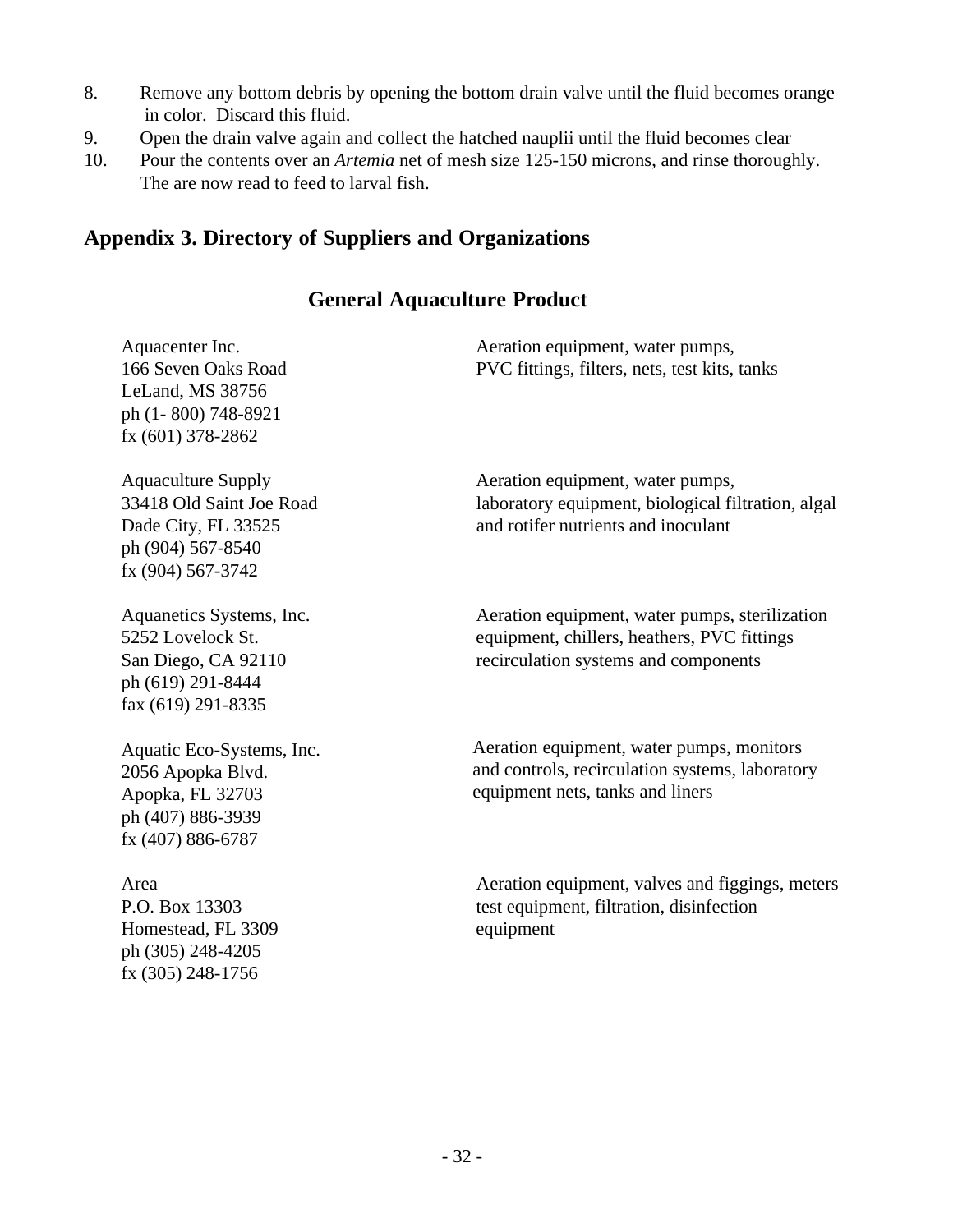### **Chemical Products**

| <b>Argent Chemical Laboratories</b><br>8702 152nd Ave. N.E.<br>Redmond, WA<br>ph (206) 885-3777<br>fx (206) 885-2112           | Chemicals, therapeutics, specialty feeds, laboratory<br>equipment, books and manuals                 |
|--------------------------------------------------------------------------------------------------------------------------------|------------------------------------------------------------------------------------------------------|
| <b>Brewer Environmental Industries Inc.</b><br>311 Pacific<br>Honolulu, HI 96718<br>h (808) 532-7400                           | Herbicides, insecticides, fertilizer, agriculture<br>products                                        |
| Chemaqua<br>P.O. Box 2457<br>Oxnard, CA 93033<br>ph (805) 486-5319<br>fx (805) 486-2491                                        | Therapeutics, water conditioning products                                                            |
| <b>Crescent Research Chemical</b><br>4331 E. Western Star Blvd.<br>Phoenix, AZ 85044<br>ph (602) 893-9234<br>fx (602) 244-0522 | Therapeutics, bacterial cultures, water condition-<br>ing products, CPE, HCG, LHRH, test kits meters |
| <b>Fritz Chemical Company</b><br><b>Aquaculture Division</b><br>P.O. Drawer 17040<br>Dallas TX 75217                           | Therapeutics, water conditioning products                                                            |
| Hawaiian Fertilizer Sales, Inc.<br>91-155 C Leowaena Street<br>Waipahu, HI 96797<br>h (808) 677-8779                           | Fertilizer, herbicides, agriculture products                                                         |

### **Netting Products**

Memphis Net and Twine Co., Inc. 2481 Matthews Ave. P.O. Box 8331 Memphis, TN 38108 ph (901) 458-2656 fx (901) 458-1601 Seines, dip nets, gill nets, floats, lead, aprons, knives, rope, baskets, commercial fishing supplies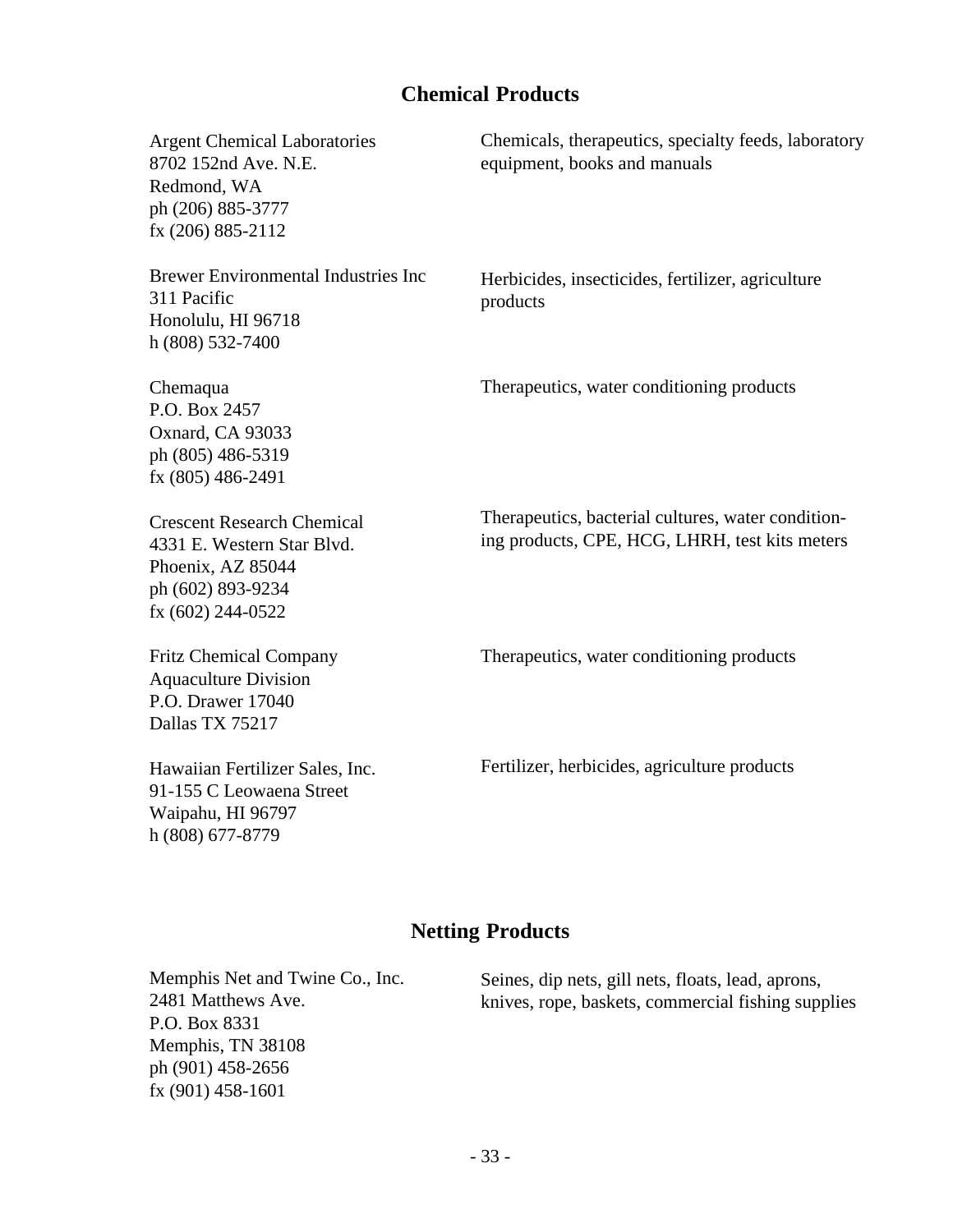Nylon Net Co. 615 East Bodley P.O. Box 592 Memphis, TN 3810 ph (901) 774-1500 fx (901) 775-5374

Tenax Corporation 4800 E. Monument St. Baltimore, MD 21205-3042 ph (410) 522-7000 fx (410) 522-7015

Seines, dip nets, gill nets, floats, lead, aprons, knives, rope, baskets, commercial fishing supplies

Plastic netting, liners

#### **Water Quality Test Kit**

Hach Company P.O. Box 389 Loveland , CO 80539-0389 ph (303) 669-3050 h (1-800) 227-4224

Laboratory equipment, chemical reagents, test kits meters

LaMotte Company P.O. Box 329 Rt. 213 N Chestertown, MD 2162 ph (1-800) 344-3100 fx (410) 778-6394

Laboratory equipment, chemical reagents, test kits meters

#### **Tanks And Liners**

Integrated Construction Technologies 150 Poopoo Place Kailua, HI 96734 ph (808) 261-1863 fx (808) 262-3828

Concrete holding tanks

Lim Foo, W and Sons Fiber glass tanks 1130 Wilder Ave. Suite 10 Honolulu, HI 96822 h (808) 521-5468

Fiberglass tanks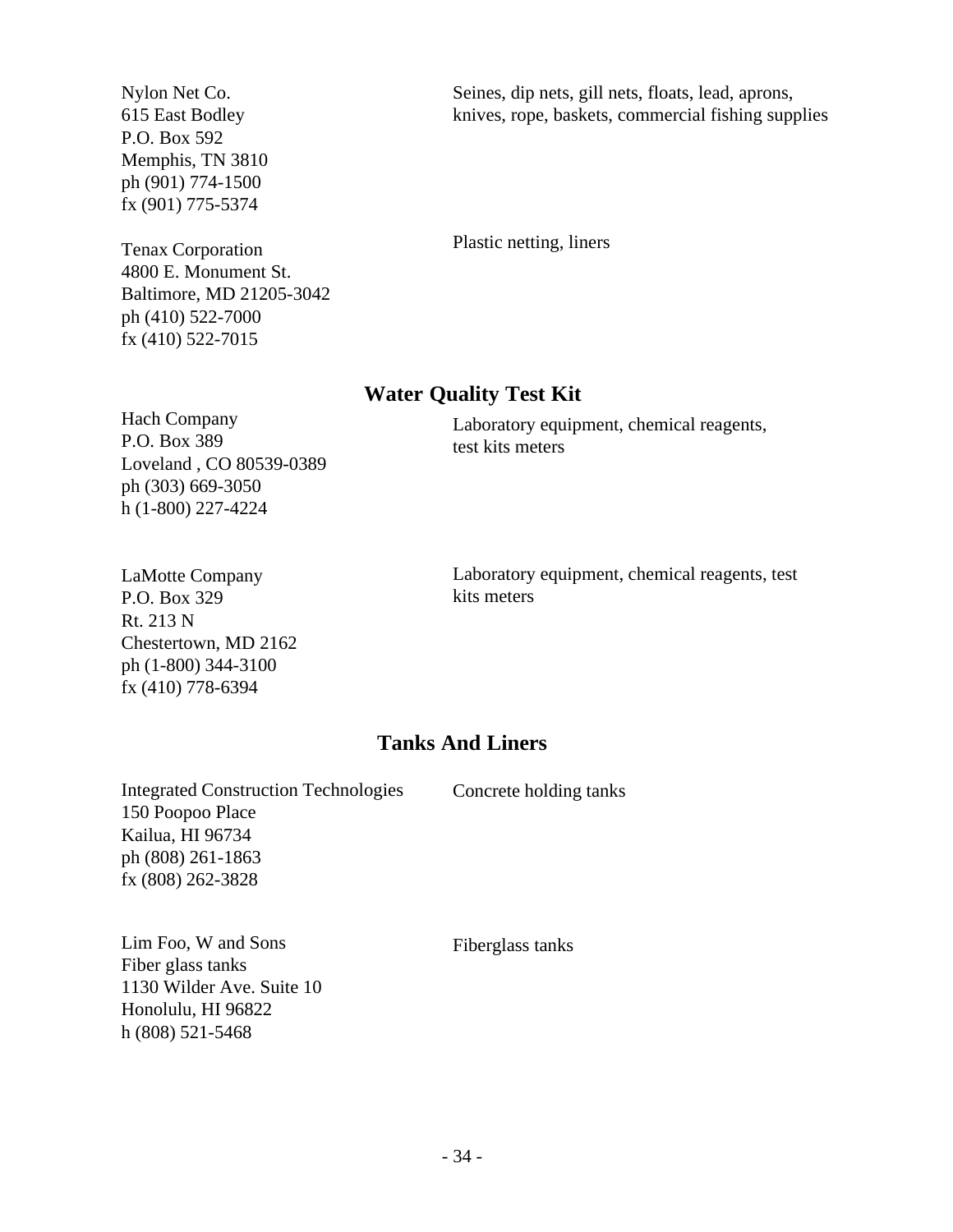Lomart Tanks Liners and Filter Prefabricated tanks and PVC liners 114 Kekaha Place Honolulu, HI 96825 ph (808) 395-5786 fx (808) 395-7175 Pacific Lining Systems HDPE fabricated tanks 74-5606-F Pawi Place Kailua Kona, HI 96740 ph (808) 326-2433 fx (808) 329-9170 Plas -Tech Inc. Fiber glass tanks Sand Island Rd. Honolulu, HI 96819 ph (808) 847-2339 fx (808) 845-4337 Rainwater Resources Steel circular tanks P.O. Box 62015 Honolulu, HI 96822 Ph (808) 947-3626 Prefabricated tanks and PVC liners

#### **Fish Graders**

| Commerce Welding and Manufacturing Co. Aluminum interchangeable bar grader |  |
|----------------------------------------------------------------------------|--|
| 2200 Evanston                                                              |  |
| Dallas, TX 75208                                                           |  |
| ph (214) 748-8824                                                          |  |
| $fx(214)761-9283$                                                          |  |
|                                                                            |  |

P,O. Box 511 198 Freightway St. Twin Falls, ID 83301 ph (208) 733-0503 fx (208) 733-0544

Magic Valley Heli -Arc and Mfg. Aluminum adjustable bar grader

#### **Feed Additives**

Dawes Laboratories 4801 W. Peterson Chicago, IL 60646 h (312) 286-2100 Nutrients, trace elements, vitamin premixes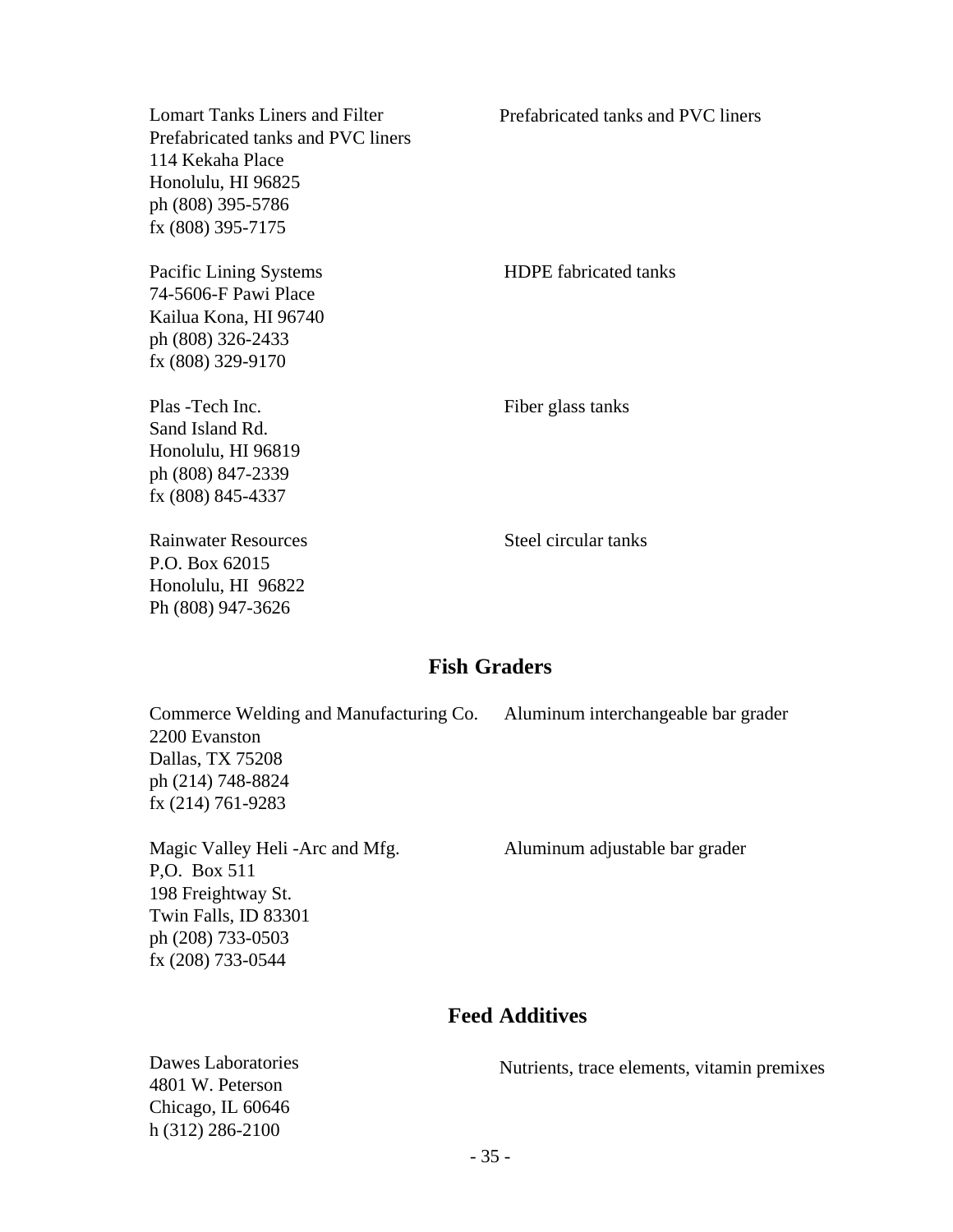Hoffmann -LaRoche Inc. Animal Nutrition and Health 45 Eisenhower Drive Paramus, NJ 07652-1429 ph (201) 909-5593 fax (201) 909-8416

Nutrients, trace elements, vitamin premixescolor enhancing additives

Red Star Speciality Products Division of Universal Foods Corp. 433 E. Michigan Street Milwaukee, WI 53202 ph (414) 347-3968

Nutrients, trace elements, vitamin premixes color enhancing additives

#### **Shipping Bags**

Diverse Sales and Distribution 935 Dillingham Blvd. Honolulu, HI 96817 ph (808) 848-4852

Koolau Distributors, Inc. 1344 Mookaula Honolulu, HI 96817 ph (808) 848-1626

Plastic Bags

Plastic Bags

#### **Shipping Boxes**

Pacific Allied Products, Ltd. 91-110 Kaomi Loop Rd. Kapolei, HI 96707 ph (808) 682-2038

Unisource 91-210 Hanua Styrofoam boxes and sheet material, corrugated outer boxes

Corrugated foam core boxes

#### **Aquaculture Publications**

Aquaculture Magazine P.O. Box 2329 Asheville, NC 28802 ph (704) 254-7334 fx (704) 253-0677

Wahiawa, HI 96786 ph (808) 673-1300

> Published bimonthly - covers both fresh an saltwater culture, tracks world and national industry trends